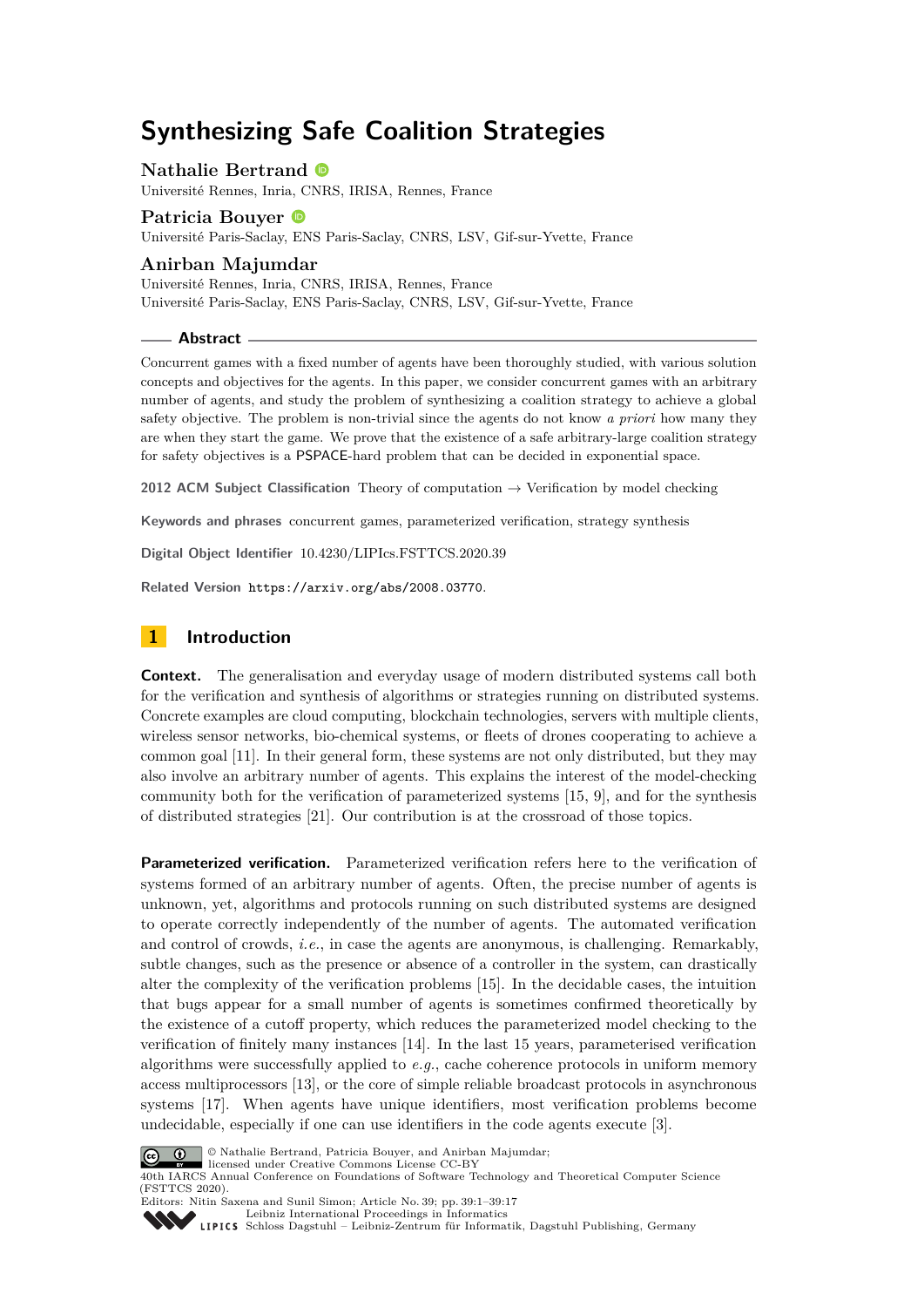# **39:2 Synthesizing Safe Coalition Strategies**

To our knowledge, there are few works on controlling parameterized systems. Exceptions are, control strategies for (probabilistic) broadcast networks [\[7\]](#page-15-6) and for crowds of (probabilistic) automata [\[6,](#page-15-7) [18,](#page-16-3) [12\]](#page-15-8).

**Distributed synthesis.** The problem of distributed synthesis asks whether strategies for individual agents can be designed to achieve a global objective, in a context where individuals have only a partial knowledge of the environment. There are several possible formalizations for distributed synthesis, for instance via an architecture of processes with communication links between agents [\[21\]](#page-16-0), or using coordination games [\[20,](#page-16-4) [19,](#page-16-5) [8\]](#page-15-9). The two settings are linked, and many (un)decidability results have been proven, depending on various parameters.

**Concurrent games on graphs.** By allowing complex interactions between agents, concurrent games on graphs [\[1,](#page-14-0) [2\]](#page-15-10) are a model of choice in several contexts, for instance for multi-agents systems, or for coordination or planning problems. An arena for *n* agents is a directed graph where the transitions are labeled by *n*-tuples of actions (or simply words of length *n*). At each vertex of the graph, all *n* agents select simultaneously and independently an action, and the next vertex is determined by the combined move consisting of all the actions (or word formed of all the actions). Most often, one considers infinite duration plays, *i.e.*, plays generated by iterating this process forever. Concepts studied on multiagent concurrent games include many borrowed from game theory, such as winning strategies (see *e.g.*, [\[1\]](#page-14-0)), rationality of the agents (see *e.g.*, [\[16\]](#page-15-11)), Nash equilibria (see *e.g.*, [\[23,](#page-16-6) [10\]](#page-15-12)).

**Parameterized concurrent games on graphs.** In a previous work, we introduced concurrent games in which the number of agents is arbitrary [\[4\]](#page-15-13). These games generalize concurrent games with a fixed number of agents, and can be seen as a succinct representation of infinitely many games, one for each fixed number of agents. This is done by replacing, on edges of the arena, words representing the choice of each of the agents by languages of finite yet *a priori* unbounded words. Such a parameterized arena can represent infinitely many interaction situations, one for each possible number of agents. In parameterized concurrent games, the agents do not know *a priori* the number of agents participating to the interaction. Each agent observes the action it plays and the vertices the play goes through. These pieces of information may refine the knowledge each agent has on the number of involved agents.

Such a game model raises new interesting questions, since the agents do not know beforehand how many they are. In [\[4\]](#page-15-13), we first considered the question of whether Agent 1 can ensure a reachability objective independently of the number of her opponents, and no matter how they play. The problem is non trivial since Agent 1 must win with a *uniform* strategy. We proved that when edges are labeled with regular languages, the problem is PSPACE-complete; and for positive instances one can effectively compute a winning strategy in polynomial space.

**Contribution.** In this paper, we are interested in the coordination problem in concurrent parameterized games, with application to distributed synthesis. Given a game arena and an objective, the problem consists in synthesizing for every potential agent involved in the game a strategy that she should apply, so that, collectively, a global objective is satisfied. In our setting, it is implicit that agents have identifiers. However agents do not communicate; their identifier will only be used to select the vertices the game proceeds to. Furthermore, agents do not know how many they are, they only see vertices which are visited, and can infer information about the number of agents involved in the game.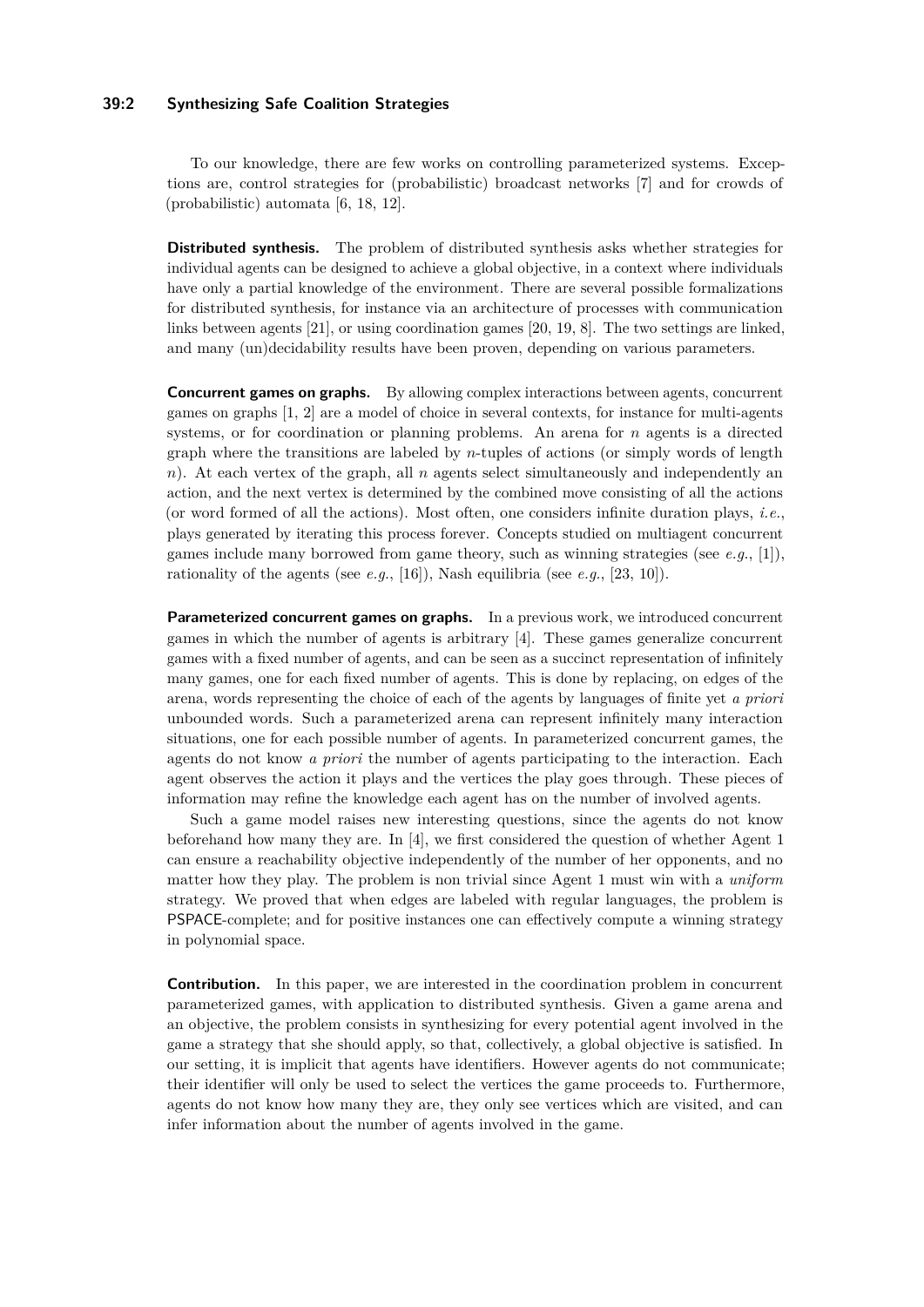<span id="page-2-0"></span>

**Figure 1** Example of a parameterized arena. All unspecified transitions lead to vertex *v*4.

To better understand the model and the problem, consider the game arena depicted on Fig. [1.](#page-2-0) Edges are labeled by (regular) languages. Assuming the game starts at  $v_0$ , the game proceeds as follows: a positive integer *k* is selected by the environment, but is not revealed to the agents; then an infinite word  $w \in \Sigma^{\omega}$  is selected collectively by the agents (this is the *coalition strategy*); the *n*-th letter of *w* represents the action played by Agent  $n$ <sup>[1](#page-2-1)</sup>; depending on whether the prefix of length k of w belongs to  $(\Sigma\Sigma)^+$  (in case k is even) or  $\Sigma(\Sigma\Sigma)^*$  (in case k is odd), the game proceeds to vertex  $v_1$  or  $v_2$ ; the process is repeated ad infinitum, generating an infinite play in the graph. Depending on the winning condition, the play will be winning or losing for *k*. The coalition strategy will be said winning whenever the generated play is winning whatever the selected number *k* of agents is.

In this example, assuming the winning condition is to stay in the green vertices, there is a simple winning strategy: play  $a^{\omega}$  in  $v_0$ ,  $v_1$  and  $v_2$  (that is, all agents should play an *a*), and if the game has gone through  $v_1$  (case of an even number of agents), then play  $a^{\omega}$  in *v*<sub>3</sub> (all agents should play an *a*), otherwise play  $b^{\omega}$  in *v*<sub>3</sub> (all agents should play a *b*). This ensures that the play never ends up in vertex  $v_4$ .

In this paper, we focus on safety winning conditions: the agents must collectively ensure that only safe vertices are visited along any play compatible with the coalition strategy in the game. We prove that the existence of a winning coalition strategy is decidable in exponential space, and that it is a PSPACE-hard problem. For positive instances, winning coalition strategies with an exponential-size memory structure can be synthesized in exponential space.

# **2 Game setting**

We use  $\mathbb{N}_{>0}$  for the set of positive natural numbers. For an alphabet  $\Sigma$  and  $k \in \mathbb{N}_{>0}$ ,  $\Sigma^k$ denotes the set of all finite words of length  $k$ ,  $\Sigma^+$  denotes the set of all finite but non-empty words, and  $\Sigma^{\omega}$  denotes the set of all infinite words. For two words  $u \in \Sigma^{+}$  and  $w \in \Sigma^{+} \cup \Sigma^{\omega}$ , we write  $u \sqsubseteq w$  to denote *u* is a prefix of *w*, and for any  $k \in \mathbb{N}_{>0}$ ,  $[w]_{\leq k}$  denotes the prefix of length *k* of *w* (belongs to  $\Sigma^k$ ).

We introduced parameterized arenas in [\[4\]](#page-15-13), a model of arenas with a parameterized number of agents. Parameterized arenas extend arenas for concurrent games with a fixed number of agents [\[1\]](#page-14-0), by labeling the edges with languages over finite words, which may be of different lengths. Each word represents a joint move of the agents, for instance  $u = a_1 \cdots a_k \in \Sigma^k$ assumes there are *k* agents, and for every  $1 \leq n \leq k$ , Agent *n* chooses action  $a_n$ .

**► Definition 1.** *A* parameterized arena *is a tuple*  $\mathcal{A} = \langle V, \Sigma, \Delta \rangle$  *where* 

*V is a finite set of vertices;*  $\sim$ 

<span id="page-2-1"></span> $<sup>1</sup>$  This is where identifiers are implicitely used.</sup>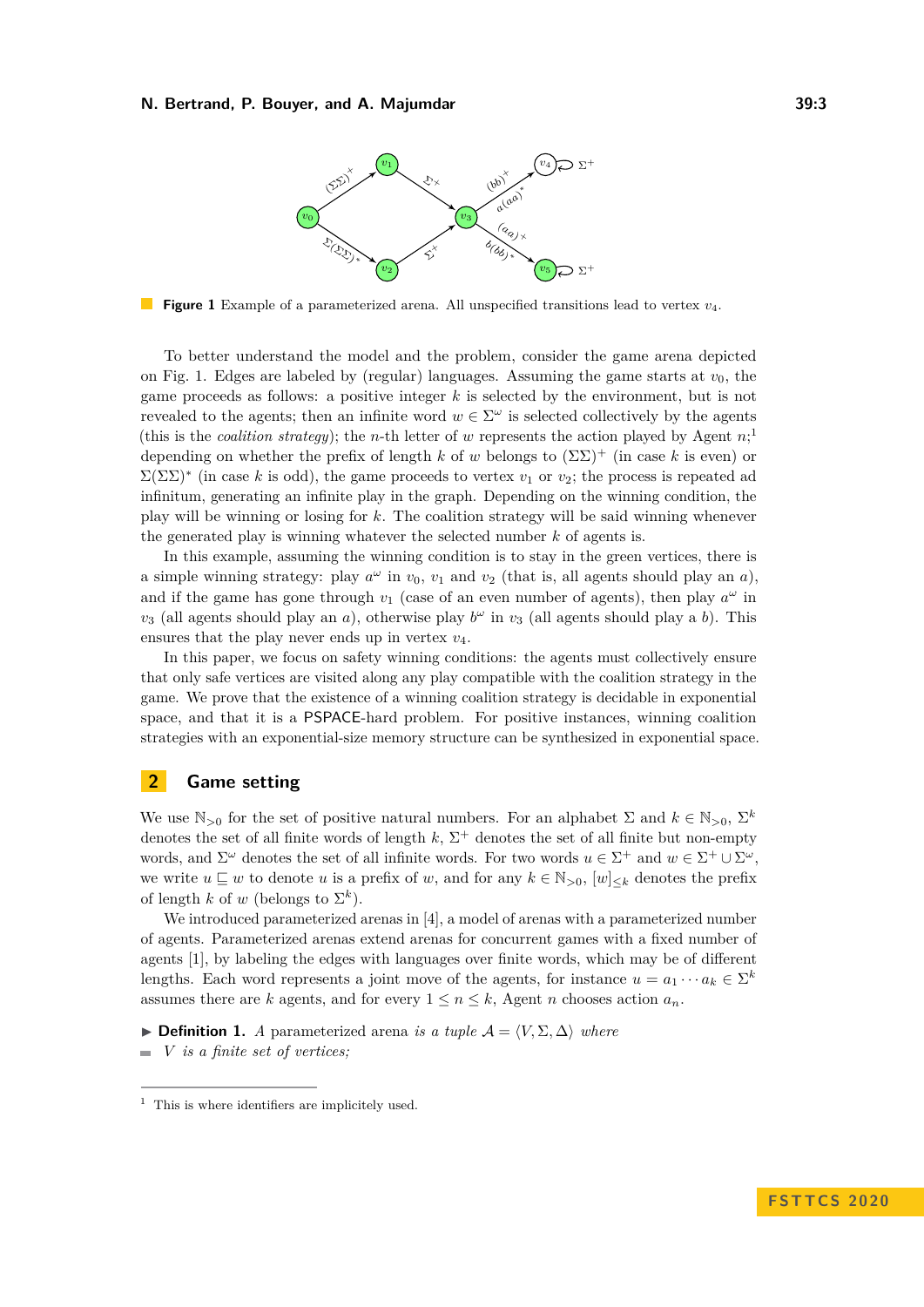# **39:4 Synthesizing Safe Coalition Strategies**

 $\sum$  *is a finite set of actions:*  $\Delta: V \times V \to 2^{\Sigma^+}$  is a partial transition function. *It is required that for every*  $(v, v') \in V \times V$ ,  $\Delta(v, v')$  *describes a regular language.* 

<span id="page-3-0"></span>Fix a parameterized arena  $A = \langle V, \Sigma, \Delta \rangle$ . The arena A is *deterministic* if for every  $v \in V$ , and every word  $u \in \Sigma^+$ , there is at most one vertex  $v' \in V$  such that  $u \in \Delta(v, v')$ . The arena is assumed to be *complete*: for every  $v \in V$  and  $u \in \Sigma^{+}$ , there exists  $v' \in V$  such that  $u \in \Delta(v, v')$ . This assumption is natural: such an arena will be used to play games with an arbitrary number of agents, hence for the game to be non-blocking, successor vertices should exist whatever that number is and irrespective of the choices of actions.



**Figure 2** Example of a non-deterministic parameterized arena. Only safe vertices (colored in green) have been depicted here. All unspecified transitions lead to a non-safe vertex  $\perp$ .

► **Example 2.** We already gave an example in the introduction. Let us give another example, which will be useful for illustrating the constructions made in the paper. Fig. [2](#page-3-0) presents a non-deterministic parameterized arena. As such the arena is not complete, we assume that all unspecified moves lead to an extra losing vertex  $\perp$ , not depicted here. If for some number of agents *k* (selected by environment and not known to the agents), the *k*-length prefix of the word collectively chosen by the agents at  $v_0$  belongs to  $a^*ba^*$ , then the play either stays at  $v_0$  or moves to  $v_1$  (again selected by environment).

**History, play and strategy.** We fix a parameterized arena  $A = \langle V, \Sigma, \Delta \rangle$ . A *history* in A is a finite sequence of vertices, that is compatible with the edges: formally,  $h = v_0v_1 \dots v_p \in V^+$ such that for every  $1 \leq j \leq p$ ,  $\Delta(v_j, v_{j+1})$  is defined. We write Hist<sub>A</sub> for the set of all histories. An infinite sequence of vertices compatible with the edges is called a *play*.

A *strategy* for Agent *n* is a mapping  $\sigma_n$ : Hist<sub>A</sub>  $\rightarrow \Sigma$  that associates an action to every history. A *strategy profile* is a tuple of strategies, one for each agent. Since the number of agents is not fixed *a priori*, a strategy profile is an infinite tuple of strategies:  $\tilde{\sigma} = \langle \sigma_1, \sigma_2, \ldots \rangle$  $=$  (Hist  $_A \rightarrow \Sigma^{\omega}$ ).

<span id="page-3-1"></span>**Table 1** From strategy profile to coalition strategy.

|            | $_{h_0}$         | $h_1$            | $h_2$            | $_{h_3}$         |  |
|------------|------------------|------------------|------------------|------------------|--|
| $\sigma_1$ | $\boldsymbol{a}$ | b                | b                | b                |  |
| $\sigma_2$ | b                | b                | b                | b                |  |
| $\sigma_3$ |                  | $\boldsymbol{a}$ | $\boldsymbol{a}$ | $\boldsymbol{a}$ |  |
|            |                  |                  |                  |                  |  |

Observe that a strategy profile can equivalently be described as a *coalition strategy*  $\sigma$ : Hist<sub>A</sub>  $\rightarrow \Sigma^{\omega}$ , as illustrated in Table [1.](#page-3-1) Indeed, if an enumeration of histories  $(h_j)_{j\in\mathbb{N}}$  is fixed, a strategy profile can be seen as a table with infinitely many rows –one for each agent–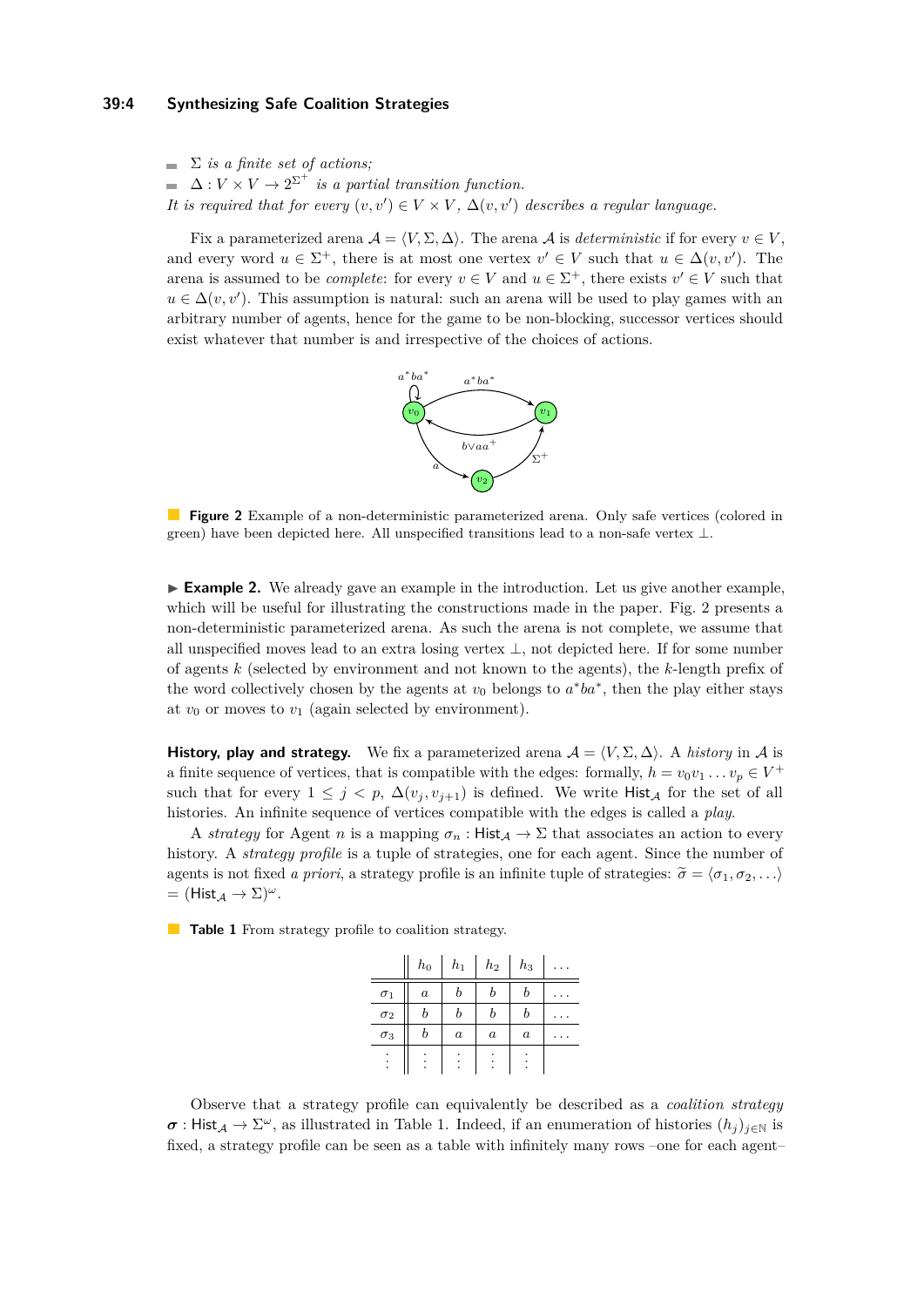and infinitely many columns indexed by histories. Reading the table vertically provides the coalition strategy view: each history is mapped to an  $\omega$ -word, obtained by concatenating the actions chosen by each of the agents. Since, in this paper, we are interested in the existence of a winning strategy profile, it is equivalent to asking the existence of a winning coalition strategy (they may not be equivalent for some other decision problems). In the sequel, we mostly take the coalition strategy view, but may interchangeably also consider strategy profiles.

**Finite memory coalition strategies.** Let  $\sigma$  : Hist<sub>A</sub>  $\rightarrow \Sigma^{\omega}$  be a coalition strategy and M be a set. We say that the strategy  $\sigma$  uses memory *M* whenever there exist  $m_{\text{init}} \in M$  and applications upd :  $M \times V \to M$  and act :  $M \times V \to \Sigma^{\omega}$  such that by defining inductively  $m[h] \in M$  by  $m[v_0] = m_{\text{init}}$  and  $m[h \cdot v] = \text{upd}(m[h], v)$ , we have that for every  $h \in H_{\text{list},A}$ ,  $\sigma(h) = \text{act}(\text{m}[h], \text{last}(h)),$  where  $\text{last}(h)$  is the last vertex of history *h*. The structure (M, upd) records information on the history seen so far (m[*h*] is the memory state "reached" after history *h*), and act dictates how all the agents should play.

If M is finite, then  $\sigma$  is said *finite-memory*, and if M is a singleton, then  $\sigma$  is said *memoryless* (each choice only depends on the last vertex of the history).

**Realizability and outcomes.** For  $k \in \mathbb{N}_{>0}$ , we say a history  $h = v_0 \cdots v_p$  is *k*-realizable if it corresponds to a history for *k* agents, *i.e.*, if for all  $j < p$ , there exists  $u \in \Sigma^k$  with *u* ∈  $\Delta(v_i, v_{i+1})$ . A history is *realizable* if it is *k*-realizable for some  $k \in \mathbb{N}_{>0}$ . Similarly to histories for finite sequences of consecutive vertices, one can define the notions of *(k-)realizable plays* for infinite sequences.

Given a coalition strategy  $\sigma$ , an initial vertex  $v_0$  and a number of agents  $k \in \mathbb{N}_{>0}$ , we define the *k*-*outcome*  $Out_A^k(v_0, \sigma)$  as the set of all *k*-realizable plays induced by  $\sigma$  from  $v_0$ . Formally,  $\text{Out}_{\mathcal{A}}^k(v_0, \sigma) = \{v_0v_1 \cdots \mid \forall j \in \mathbb{N}_{>0}, \ [\sigma(v_0 \cdots v_j)]_{\leq k} \in \Delta(v_j, v_{j+1})\}.$  Note that the completeness assumption ensures that the set  $\text{Out}^k_{\mathcal{A}}(v, \sigma)$  is not empty. Then the *outcome* of coalition strategy  $\sigma$  is simply  $\textsf{Out}_{\mathcal{A}}(v_0, \sigma) = \bigcup_{k \in \mathbb{N}_{>0}} \textsf{Out}_{\mathcal{A}}^k(v_0, \sigma)$ .

**The safety coalition problem.** We are now in a position to define our problem of interest. Given an arena  $\mathcal{A} = \langle V, \Sigma, \Delta \rangle$ , a set of *safe* vertices  $S \subseteq V$  defines a *parameterized safety game*  $\mathcal{G} = (\mathcal{A}, S)$ . Without loss of generality we assume from now that  $V \setminus S$  are sinks. A coalition strategy  $\sigma$  from  $v_0$  in the safety game  $\mathcal{G} = (\mathcal{A}, S)$  is said *winning* if all induced plays only visit vertices from *S*:  $Out_{\mathcal{A}}(v, \sigma) \subseteq S^{\omega}$ . Our goal is to study the decidability and complexity of the existence of winning coalition strategies, and to synthesize such winning coalition strategies when they exist. We therefore introduce the following decision problem:

| SAFETY COALITION PROBLEM                                                                                              |
|-----------------------------------------------------------------------------------------------------------------------|
| <b>Input:</b> A parameterized safety game $\mathcal{G} = (\mathcal{A}, S)$ and an initial vertex $v_0$ .              |
| <b>Question:</b> Does there exist a coalition strategy $\sigma$ such that $Out_A(v_0, \sigma) \subseteq S^{\omega}$ ? |

The safety coalition problem is a coordination problem: agents should agree on a joint strategy which, when played in the graph and no matter how many agents are involved, the resulting play is safe. Note that, due to the link between coalition strategies and tuples of individual strategies mentioned on Page [4,](#page-3-1) the coalition strategies are distributed: the only information required for an agent to play her strategy is the history so far, not the number of agents selected by the environment; however she can infer some information about the number of agents from the history; this is for instance the case at vertex  $v_3$  in the example of Fig. [2.](#page-3-0) Note that there is no direct communication between agents.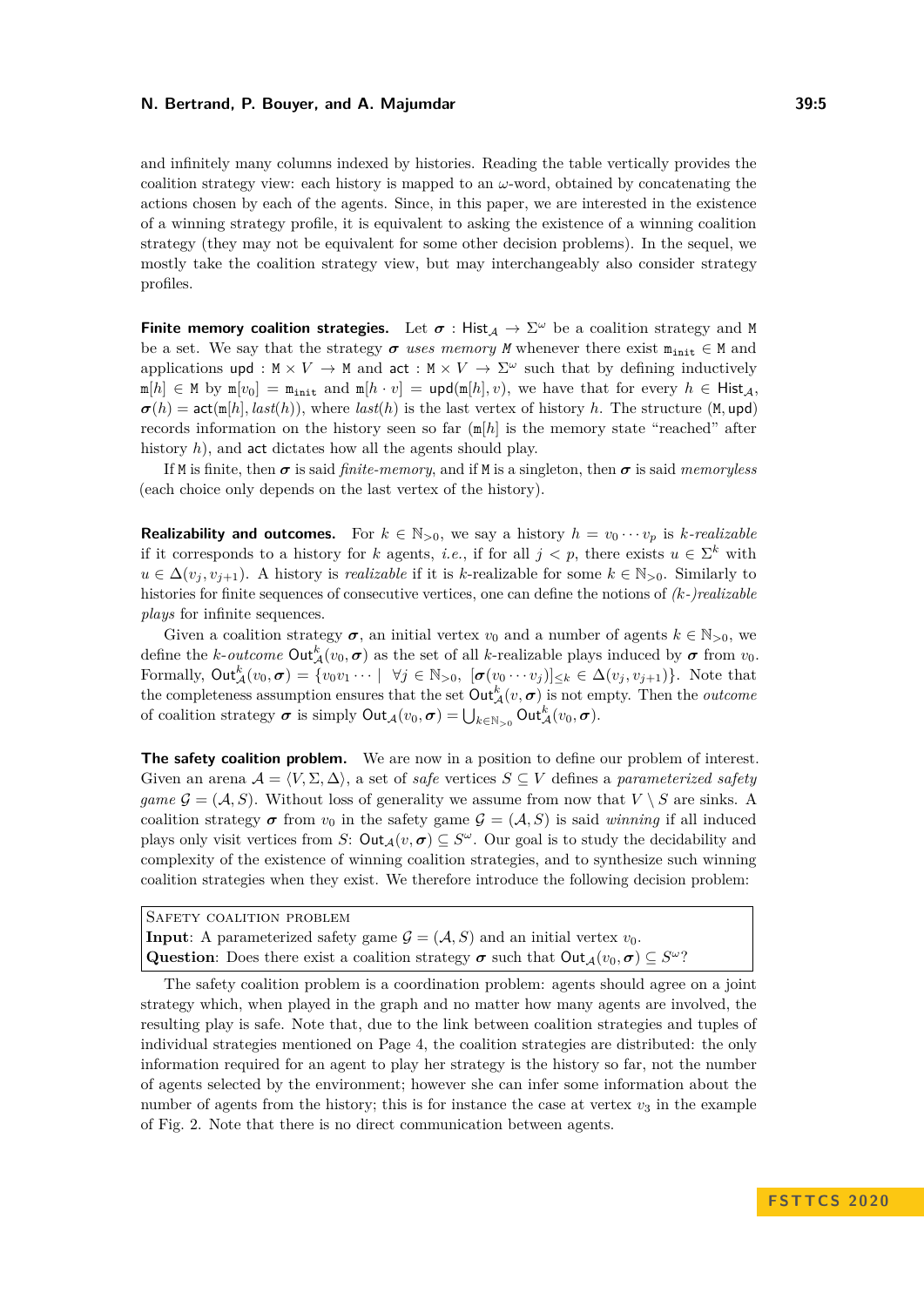## **39:6 Synthesizing Safe Coalition Strategies**

<span id="page-5-2"></span>**Example 3.** We have already given in the introduction a winning coalition strategy for the game in Fig. [1.](#page-2-0) On the arena in Fig. [2,](#page-3-0) assuming  $\perp$  is the only unsafe vertex, one can also show that the agents have a winning coalition strategy  $\sigma$  from  $v_0$  to stay within green (*i.e.*, safe) vertices. Consider the coalition strategy  $\sigma$  such that  $\sigma(v_0) = aba^{\omega}$ ,  $\sigma(v_0v_2) = a^{\omega}$ ,  $\sigma(v_0v_1) = a^{\omega}$ , and  $\sigma(v_0v_2v_1) = b^{\omega}$ . Intuitively, on playing  $aba^{\omega}$  from  $v_0$ , in one step, the game either stays in  $v_0$  (which is "safe") or moves to  $v_2$  (in case the number of agents  $k = 1$ ) or to  $v_1$  (in case  $k \geq 2$ ); from  $v_1$ , depending on history, coalition plays either  $b^{\omega}$  (when the history is  $v_0v_2v_1$  and hence  $k = 1$ ) or  $a^{\omega}$  (otherwise) which leads the game back to  $v_0$  (note that at vertex  $v_2$ , choice of actions of the agents is not important, they can collectively play any *ω*-word). However, one can show that there is no memoryless coalition winning strategy. Indeed, the coalition strategy  $a^{\omega}$  from  $v_1$  is losing for  $k = 1$ , similarly  $b^{\omega}$  from  $v_1$  is losing for  $k \geq 2$ , and any other strategy is also losing. For instance,  $ba^{\omega}$  from  $v_0$  is losing because if the game moves to  $v_1$ , coalition has no information on the number of agents and hence any word from  $v_1$  will be losing ( $a^{\omega}$  is losing for  $k = 1$ ,  $b^{\omega}$  is losing for  $k \ge 2$ , and similarly for other words).

The rest of the paper is devoted to the proof of the following theorem:

<span id="page-5-0"></span>▶ **Theorem 4.** *The safety coalition problem can be solved in exponential space, and is* PSPACE*-hard. For positive instances, one can synthesize a winning coalition strategy in exponential space which uses exponential memory; the exponential blowup in the size of the memory is tight.*

# **3 Solving the safety coalition problem**

This section is devoted to the proof of Theorem [4.](#page-5-0) To prove the decidability and establish the complexity upper bound, we construct a tree unfolding of the arena, which is equivalent for deciding the existence of a winning coalition strategy. The unfolding is finite because, if a vertex is repeated along a play, the coalition can play the same *ω*-word as in the first visit, which will be formalized in Section [3.1.](#page-5-1) We can then show how to solve the safety coalition problem at the tree level in Section [3.2.](#page-8-0) Synthesis and memory usage are analyzed in Section [3.3,](#page-10-0) and the running example game is discussed in Section [3.4](#page-11-0)

The hardness result is shown in Section [3.5](#page-12-0) by a reduction from the QBF-SAT problem which is known to be PSPACE-complete [\[22\]](#page-16-7).

# <span id="page-5-1"></span>**3.1 Finite tree unfolding**

From a parameterized safety game  $\mathcal{G} = (\mathcal{A}, S)$ , we construct a finite tree as follows: we unfold the arena  $A$  until either some vertex is repeated along a branch or an unsafe vertex is reached. The nodes of the tree are labeled with the corresponding vertices and the edges are labeled with the same regular languages as in the arena  $A$ . The intuition behind this construction is that if a vertex is repeated in a winning play in  $A$ , since the winning condition is a safety one, the coalition can play the same strategy as it played in the first occurrence of the vertex. Note however that multiple nodes in the tree may have the same label but different (winning) strategies depending on the history (recall Example [3\)](#page-5-2). This is the reason why we need to consider a tree unfolding abstraction and not a DAG abstraction.

We assume the concept of tree is known. Traditionally, we call a node n' a *child* of n (and n the *parent* of n') if n' is an immediate successor of n according to the edge relation; and n an *ancestor* of n' if there exists a path from n to n' in the tree.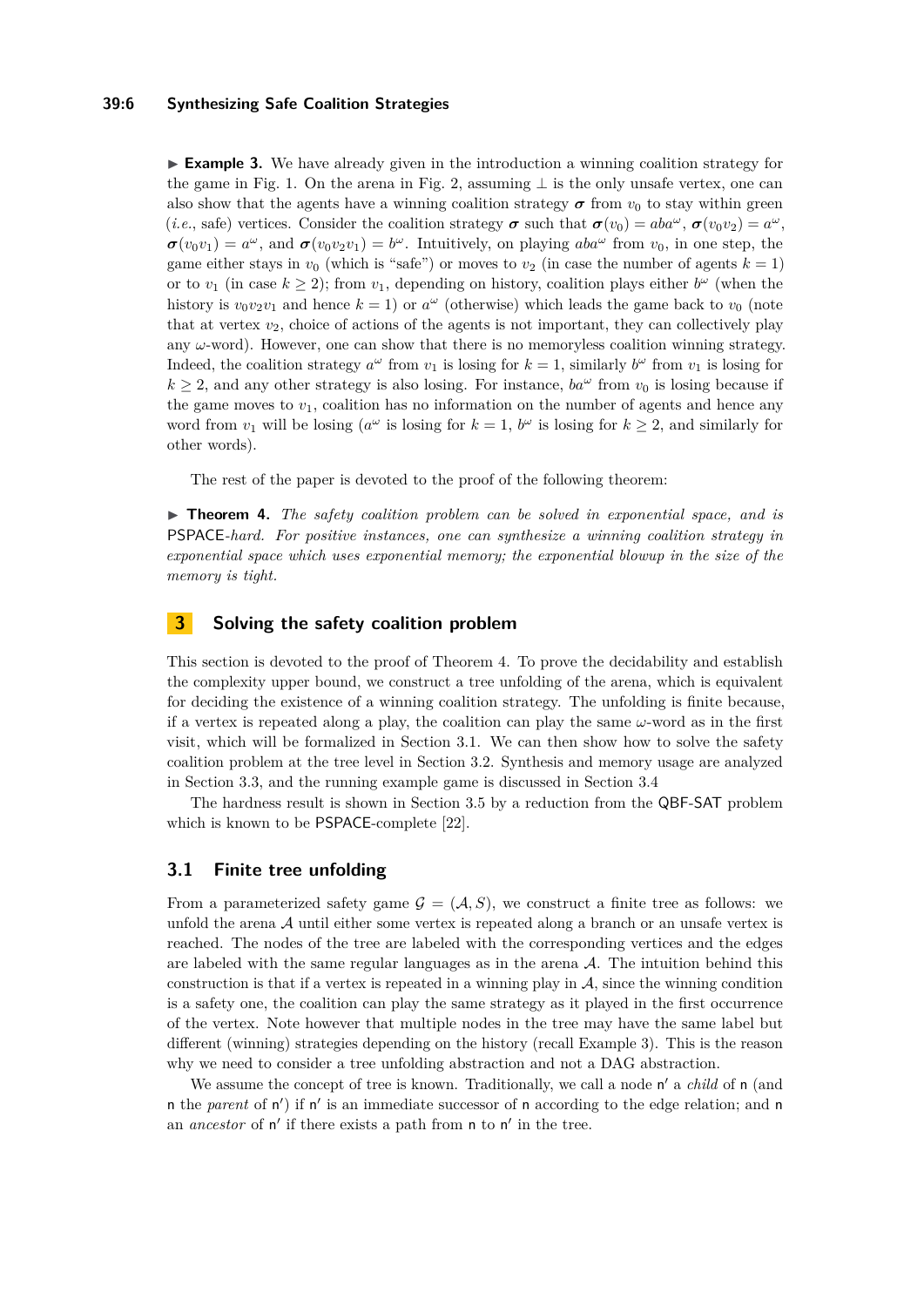**► Definition 5.** Let  $\mathcal{G} = (\mathcal{A} = \langle V, \Sigma, \Delta \rangle, S)$  be a parameterized safety game and  $v_0 \in V$  and *initial vertex. The* tree unfolding *of* G *is the tree*  $\mathcal{T} = \langle N, E, \ell_N, \ell_E \rangle$  *rooted at*  $n_0 \in N$ *, where N is the finite set of nodes,*  $E \subseteq N \times N$  *is the set of edges,*  $\ell_N : N \to V$  *is the node labeling*  $function, \ell_E : N \times N \rightarrow 2^{\Sigma^+}$  *is the edge labeling function, and:* 

 $\blacksquare$  *the root*  $\mathsf{n}_0$  *satisfies*  $\ell_N(\mathsf{n}_0) = v_0$ ;

 $\forall n \in N$ , if  $\ell_N(n) \in S$  and for every ancestor  $n''$  of  $n$ ,  $\ell_N(n'') \neq \ell_N(n)$ , then  $\forall v' \in V$  such  $\sim$ *that*  $\Delta(v, v')$  *is defined, there is*  $n'$  *a child of*  $n$  *with*  $\ell_N(n') = v'$  *and*  $\ell_E(n, n') = \Delta(v, v')$ *; otherwise, the node* n *has no successor.*

Each node in  $\mathcal T$  corresponds to a unique history in  $\mathcal G$ , and the unfolding is stopped when a vertex repeats or an unsafe vertex is encountered. The set of nodes can be partitioned into  $N = N_{\text{int}} \sqcup N_{\text{leaf}}$  where  $N_{\text{int}}$  is the set of internal nodes and  $N_{\text{leaf}}$  are the leaves of  $\mathcal T$  (some leaves are unsafe, some leaves have an equilabeled ancestor). By construction, the height of  $\mathcal T$  is bounded by  $|V| + 1$  and its branching degree is at most  $|V|$ . The tree unfolding of  $\mathcal G$  is hence at most in  $O(|V|^{|V|})$  (and the exponential blowup is unavoidable in general).

<span id="page-6-0"></span>

**Figure 3** Example arena such that the tree unfolding is exponential. All unspecified transitions lead to the sink losing vertex ⊥. Set *M<sup>i</sup>* denotes multiples of the *i*-th prime number. For any play reaching  $C_1$ , for every *i*, the number of agents is in  $M_i$  iff the play went through  $v_i$ .

The exponential bound is reached by a a family  $(A_n)_{n \in \mathbb{N}_{>0}}$  of deterministic arenas, shown in Fig. [3,](#page-6-0) which is an extension of the example in Fig. [1,](#page-2-0) with  $2n$  many blocks (and,  $O(n)$ ) many vertices). Observe that to win the game, coalition needs to keep track of the full histories in the first *n* blocks, and there are exponentially many such histories; moreover, each such history corresponds to a different node in its unfolding tree.

<span id="page-6-1"></span>

**Figure 4** Tree unfolding examples (green nodes correspond to safe vertices). Notice here that the unsafe leaves (and the edges leading to them) are presented with dashed rectangles (resp. arrows).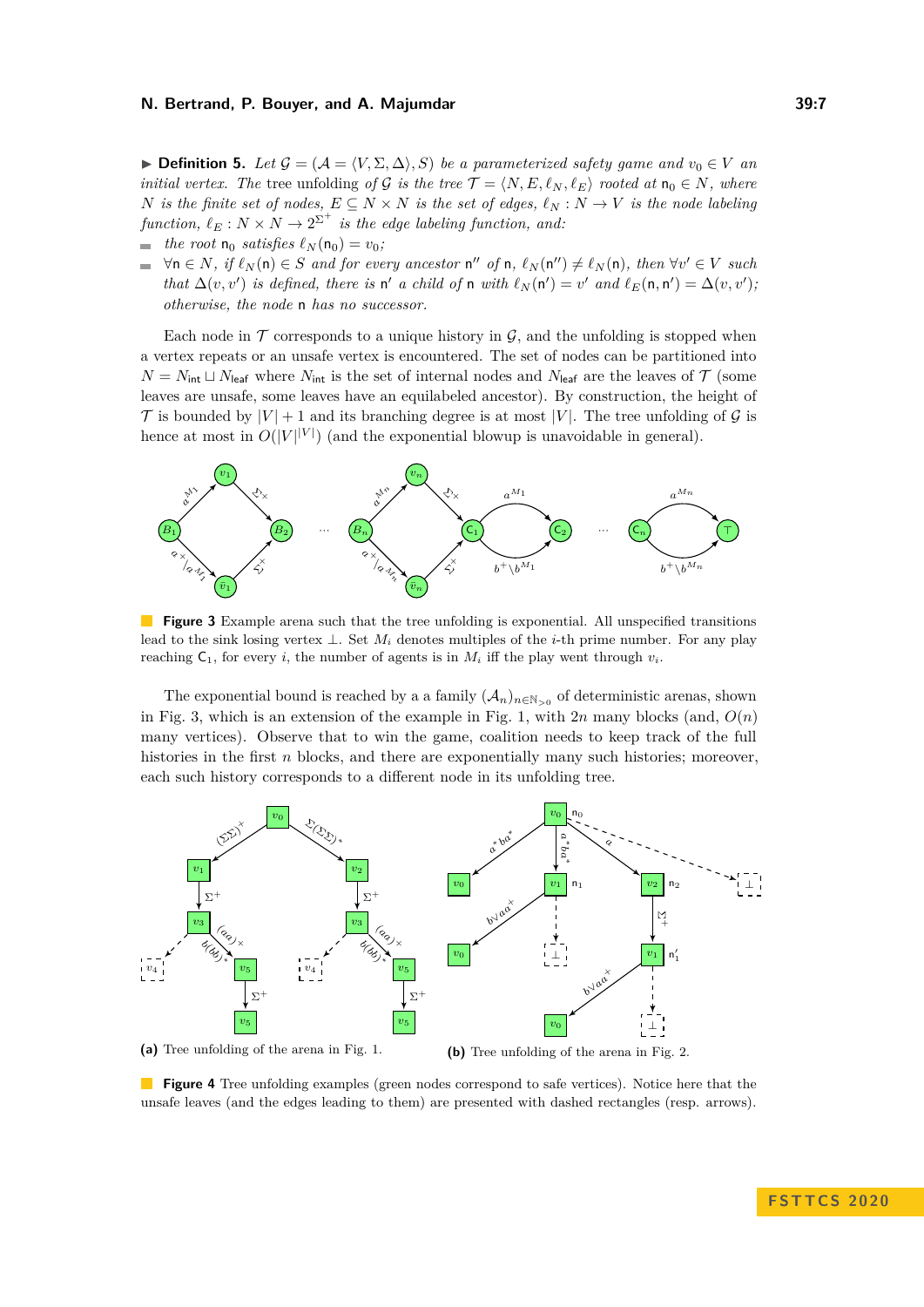#### **39:8 Synthesizing Safe Coalition Strategies**

► **Example 6.** Fig. [4a](#page-6-1) and [4b](#page-6-1) represent the tree unfoldings of the parametrized arenas depicted in Fig. [1](#page-2-0) and [2,](#page-3-0) respectively. On the left picture, the node names are avoided, and in all cases their labels are written within the nodes. The leaf nodes that correspond to unsafe vertices (and the edges leading to them) are presented with dashed rectangles (respectively, arrows). Notice that any leaf node is either labeled with an unsafe vertex (for instance, *v*<sup>4</sup> in Fig. [4a\)](#page-6-1) or it has a unique ancestor with the same label. These two criteria ensure the tree is always finite (along all branches, some vertex has to repeat within |*V* | many steps). However, multiple internal nodes in different branches can have same label but, coalition might have different (winning) strategies depending on their respective histories.

Let  $\mathcal{G} = (\mathcal{A} = \langle V, \Sigma, \Delta \rangle, S)$  be a parameterized safety game with an initial vertex  $v_0$  and  $\mathcal{T} = \langle N, E, \ell_N, \ell_E \rangle$  be the tree unfolding corresponding to A with root n<sub>0</sub>. We define the coalition game on  $\mathcal T$  as follows.

**History, play and strategy.** Histories in  $\mathcal T$  are defined similarly as in  $\mathcal G$  (except vertices are replaced by nodes); the set of such histories is denoted  $Histr_{\tau}$ . A *history* in  $\tau$  is a finite sequence of nodes  $H = n_0 n_1 \dots n_p \in N^+$  such that for every  $0 \leq j \leq p$ ,  $(n_j, n_{j+1}) \in E$ . We denote by Hist<sub> $\tau$ </sub> the set of all histories in  $\tau$ . A *play* in  $\tau$  is a maximal history, *i.e.*, a finite sequence of nodes ending with a leaf, thus in  $N_{\text{int}}^+ \cdot N_{\text{leaf}}$ . Note that, contrary to the definition of a play in  $\mathcal A$ , a play in  $\mathcal T$  is a *finite* sequence of nodes ending in a leaf.

A *coalition strategy* in the unfolding tree is a mapping  $\lambda : N_{\text{int}} \to \Sigma^{\omega}$  that assigns to every internal node  $n \in N_{\text{int}}$  an *ω*-word  $\lambda(n)$ . Notice that a coalition strategy in T is by definition memoryless (on *N*) which, as we will see later, is sufficient to capture winning strategies of the coalition in G. We furthermore extend the definition of node labeling function  $\ell_N$  to a history (resp. play) in the usual way.

Similarly to the parameterized arena setting, we define in a natural way the notions of *k*-realizability and of realizability for histories and plays. We also define for a coalition strategy  $\lambda$  in  $\mathcal{T}$  (rooted at  $n_0$ ), and  $k \in \mathbb{N}_{>0}$  the sets  $Out_{\mathcal{T}}^k(n_0, \lambda)$  and  $Out_{\mathcal{T}}(n_0, \lambda)$ .

A coalition strategy  $\lambda$  in  $\mathcal T$  from  $n_0$  is *winning* for the safety condition defined by the safe set *S* if every play in  $Out_\mathcal{T}(n_0, \lambda)$  ends in a leaf with label in *S*, *i.e.*, if for every  $R = n_0 \dots n_p \in \text{Out}_{\mathcal{T}}(n_0, \lambda), \, \ell_N(n_p) \in S$ , written  $\ell_N(\text{Out}_{\mathcal{A}}(n_0, \lambda)) \subseteq S^+$  for short.

**Correctness of the tree unfolding.** Next we show the equivalence of the winning strategies in the safety coalition game, and in the corresponding tree unfolding:

<span id="page-7-0"></span>► **Lemma 7.** Let  $\mathcal{G} = (\mathcal{A} = \langle V, \Sigma, \Delta \rangle, S)$  be a parameterized safety game and  $v_0 \in V$  and  $\mathcal{T} = \langle N, E, \ell_N, \ell_E \rangle$  be the associated tree unfolding with root  $\mathfrak{n}_0$ . There exists a winning *coalition strategy from*  $v_0$  *in* G *iff there exists a winning coalition strategy from*  $n_0$  *in* T.

**Proof.** Assume first that the coalition of agents has a winning strategy  $\sigma$  in G. Any history *H* ∈ Hist<sub>T</sub> can be projected to the history  $\ell_N(H) \in$  Hist<sub>A</sub>. We can hence define for every  $n \in N_{\text{int}}$ ,  $\lambda(n) = \sigma(\ell_N(\iota(n)))$ , where *ι* is the bijection mapping nodes to histories in T. To prove that  $\lambda$  is winning in T, consider any play  $R = n_0 \cdots n_p$  in Out $\tau(n_0, \lambda)$  and let  $\rho = \ell_N(R) = v_0 \cdots v_p$  be its projection in G. By construction  $\ell_E(\mathsf{n}_i, \mathsf{n}_{i+1}) = \Delta(v_i, v_{i+1})$  for each  $i < p$ , and hence from the definition of  $\lambda$ ,  $\rho$  is a history in G induced by  $\sigma$ . Since  $\sigma$  is winning,  $\rho$  only visits *safe* vertices. In particular,  $\ell_N(\mathsf{n}_p) \in S$ . Since this is true for every play induced by  $\lambda$ , strategy  $\lambda$  is winning from  $n_0$  in  $\mathcal{T}$ .

For the other direction, assume that  $\lambda$  is a winning coalition strategy from  $n_0$  in T. The tree will be the basis of a memory structure sufficient to win the game; we thus explain how histories in G can be mapped to nodes of T. We first define a mapping  $\text{zip}: \text{Hist}_{\mathcal{A}} \to \text{Hist}_{\mathcal{A}}$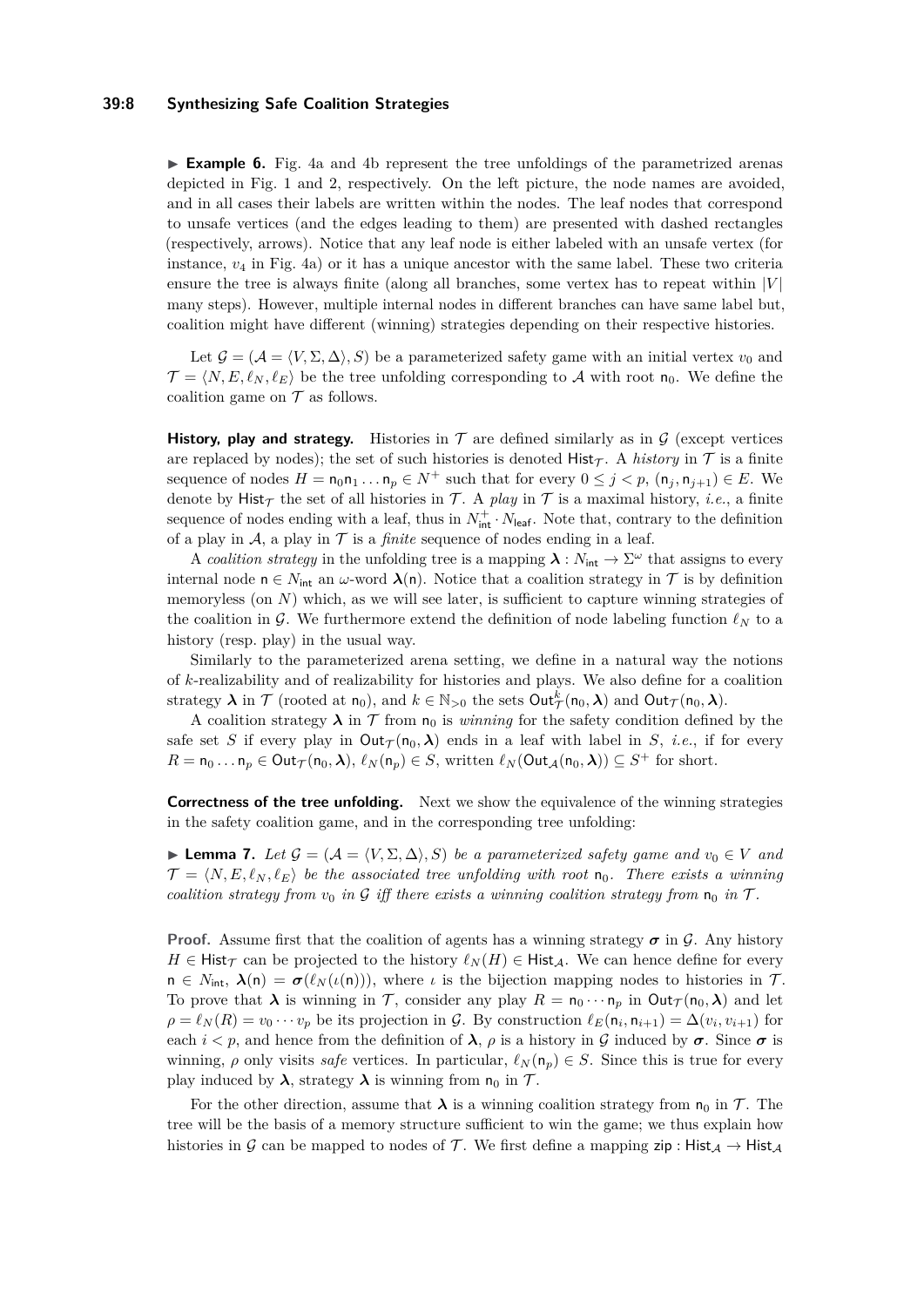that summarizes any history in A to its *virtual history* where each vertex appears at most once. Intuitively, zip greedily shortens a history by appropriately removing the loops until an unsafe vertex is encountered (if any). The mapping zip is defined inductively, starting with  $\mathsf{zip}(v_0) = v_0$ , and letting for every  $h \in \mathsf{Hist}_{\mathcal{A}}$  and every  $v' \in V$  such that  $h \cdot v' \in \mathsf{Hist}_{\mathcal{A}}$ ,

$$
\mathsf{zip}(h \cdot v') = \begin{cases} \mathsf{zip}(h) \cdot v' & \text{if } v' \text{ does not appear in } \mathsf{zip}(h) \\ v_0 \dots v' \sqsubseteq \mathsf{zip}(h) & \text{otherwise} \end{cases}
$$

The mapping zip is well-defined (by construction, for every history *h*, any vertex appears at most once in  $\mathsf{zip}(h)$ , so that when  $v'$  appears in  $\mathsf{zip}(h)$ , there is a unique prefix of  $\mathsf{zip}(h)$ ending with *v*<sup>'</sup>). Note that, since unsafe vertices are sinks, as soon as *h* reaches an unsafe vertex, the value of  $\mathsf{zip}(h)$  stays unchanged.

 $\blacktriangleright$  **Lemma 8.** *The application*  $\beta$ : **n**  $\mapsto \ell_N(\iota(n))$  *defines a bijection between*  $N_{\text{int}} \cup \{n \in N_{\text{leaf}}\}$  $\ell_N(n) \notin S$  *and the set*  $Z = \{ \text{zip}(h) \mid h \in \text{Hist}_{\mathcal{A}} \}.$ 

**Proof.** It is first obvious that this application is injective, since two nodes of the tree corresponds to different histories in A which all belong to *Z*.

This application is surjective: pick  $h \in \mathbb{Z}$ ; then, h has no repetition; furthermore it forms a real history in  $G$ , which implies that it can be read as the label of some history in the tree  $\blacksquare$  unfolding.

We write  $\alpha = \beta^{-1}$ . Using the zip function and  $\alpha$ , from a coalition strategy  $\lambda$  in  $\mathcal{T}$ , we define a coalition strategy  $\sigma$  in G by applying  $\sigma$  to the virtual histories: for every history  $h = v_0 \ldots v_p$  in G we let  $\sigma(h) = \lambda(\alpha(\text{zip}(h))$  whenever  $\alpha(\text{zip}(h)) \in N_{\text{int}}$  and  $\sigma(h)$  is set arbitrarily otherwise (recall that if  $\alpha(\text{zip}(h))$ ) is a leaf node, then *h* is actually already a losing history).

Towards a contradiction, assume that  $\sigma$  is not winning in  $\mathcal G$ . Consider, some number of agents  $k \in \mathbb{N}_{>0}$ , and a losing play with *k* agents:  $\rho = v_0v_1 \ldots \in \text{Out}_{\mathcal{A}}^k(v_0, \sigma)$ . Let  $h' = v_0v_1 \ldots v_q \sqsubseteq \rho$  be the shortest prefix of  $\rho$  ending in an unsafe vertex  $v_q \notin S$ , and write  $\exp(h') = v_0 v_{i_1} \dots v_q$  for the corresponding virtual history. By definition of  $\sigma$ ,  $\exp(h')$  is a *k*-outcome of  $\sigma$  from  $v_0$ . Moreover, the corresponding play  $R = \iota(\alpha(\text{zip}(h'))) = \mathsf{n}_0 \mathsf{n}_{i_1} \dots \mathsf{n}_q$ in T, belongs to the *k*-outcome of  $\lambda$  from  $n_0$ . Since  $v_q \notin S$ ,  $\lambda$  is not winning in T; which is a contradiction. We conclude that  $\sigma$  is a winning coalition strategy in  $\mathcal{G}$ .

**Example 9.** We illustrate the zip function on the arena in Fig. [2.](#page-3-0) Take  $h = v_0v_1v_0v_1$ . First,  $\sin(v_0) = v_0$ ; then  $\sin(v_0v_1) = \sin(v_0) \cdot v_1 = v_0v_1$ ;  $\sin(v_0v_1v_0) = v_0$  (which is the unique prefix of  $\mathsf{zip}(v_0v_1) = v_0v_1$ , ending at  $v_0$ ); finally  $\mathsf{zip}(v_0v_1v_0v_1) = \mathsf{zip}(v_0v_1v_0) \cdot v_1 = v_0v_1$ . Then the function  $\alpha$  uniquely maps each virtual history  $(i.e., zip(h))$  ending at a safe vertex to an internal node in the tree, which is the heart of the proof of Lemma [7.](#page-7-0)

# <span id="page-8-0"></span>**3.2 Existence of winning coalition strategy on the tree unfolding**

In the previous subsection, we showed that the safety coalition problem reduces to solving the existence of a winning coalition strategy in the associated finite tree unfolding.

To solve the latter, from the tree unfolding  $\mathcal{T}$ , we construct a deterministic (safety) automaton over the alphabet  $\Sigma^m$ , where  $m = |N_{\text{int}}|$ , which accepts the *ω*-words corresponding to winning coalition strategies in T. More precisely, since  $(\Sigma^m)^\omega$  and  $(\Sigma^\omega)^m$ , understood as the set of *m*-tuples of  $\omega$ -words over  $\Sigma$ , are in one-to-one correspondence, an infinite word  $\mathbf{w} \in (\Sigma^m)^\omega$  corresponds to *m* infinite words  $\mathbf{w}_n$ , one for each internal node  $n \in N_{\text{int}}$ , thus representing a coalition strategy in  $\mathcal{T}$ .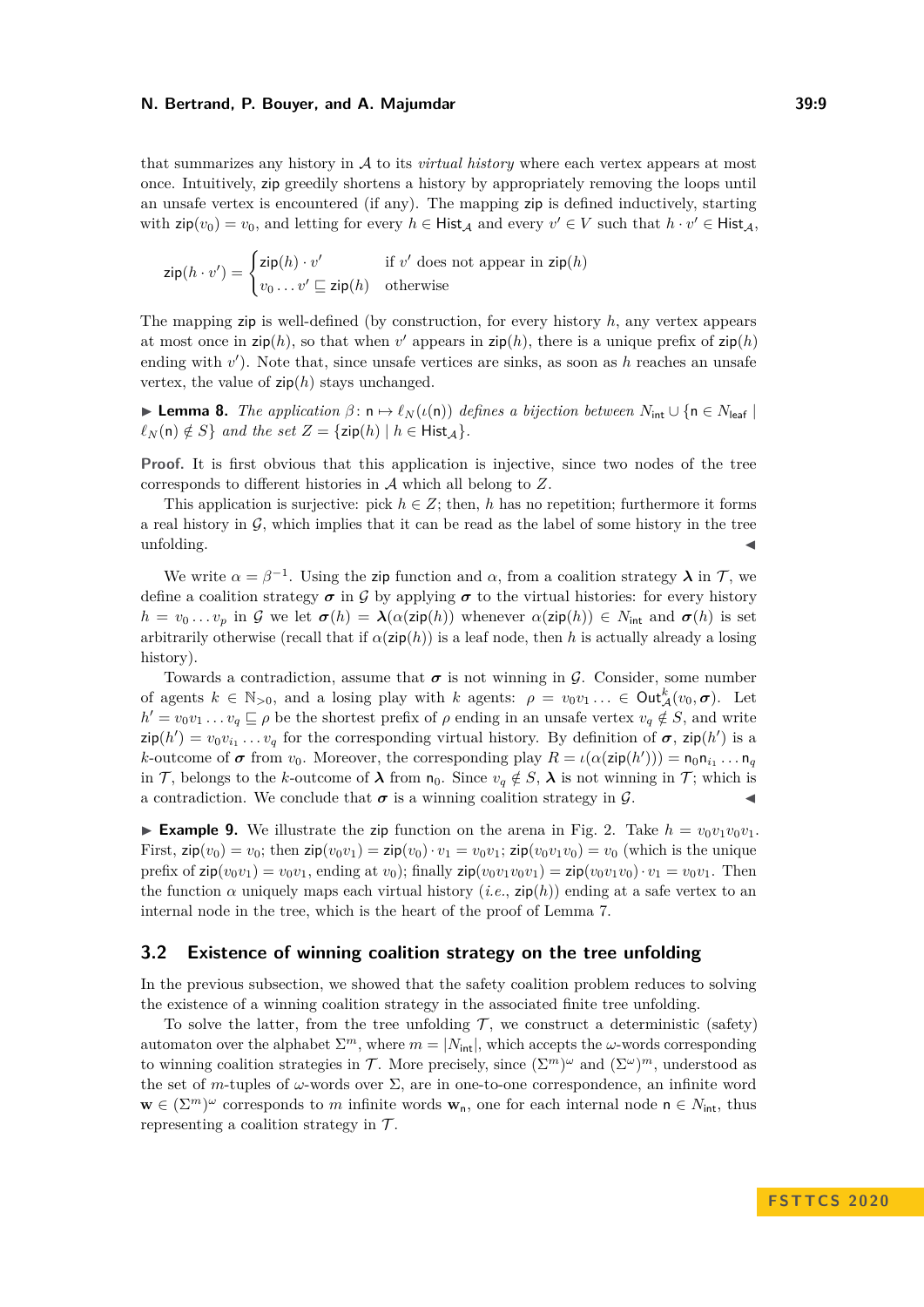#### **39:10 Synthesizing Safe Coalition Strategies**

Fix  $G = (A, S)$  a parameterized safety game with  $A = \langle V, \Sigma, \Delta \rangle$  and  $v_0 \in V$  an initial vertex. We assume for every  $(v, v') \in V \times V$  such that  $\Delta(v, v') \neq \emptyset$ ,  $\Delta(v, v')$  is given as a complete DFA over  $\Sigma$ . Those will be given as inputs to the algorithm.

Let  $\mathcal{T} = \langle N, E, \ell_N, \ell_E \rangle$  be the associated unfolding tree with root  $n_0$ . For the rest of this section, we fix an arbitrary ordering on the internal nodes of  $\mathcal T$  and on the edges:  $N_{\text{int}} = \{n_1, \ldots, n_m\}$  and  $E = \{e_1, \ldots, e_r\}$ , with  $|N_{\text{int}}| = m$  and  $|E| = r$ .

Assuming there are *t* leaves –thus *t* plays– in  $\mathcal{T}$ , for every  $1 \leq i \leq t$ , the *i*-th play is denoted  $n_0^i \dots n_{z_i}^i$  with  $n_0^i = n_0$ ,  $\forall j < z_i$ ,  $n_j^i \in N_{\text{int}}$  and  $n_{z_i}^i \in N_{\text{leaf}}$ . Also, for  $0 \le j < z_i$ , we note  $e^i_j = (\mathsf{n}^i_j, \mathsf{n}^i_{j+1}).$ 

The automaton for the winning coalition strategies in  $\mathcal T$  builds on the finite automata that recognize the regular languages that label edges of  $\mathcal{T}$ . For each edge  $e \in E$ , let us write  $\mathcal{B}_e = (Q_e, \Sigma, \delta_e, q_e^0, F_e)$  for the complete DFA over  $\Sigma$  such that  $L(\mathcal{B}_e) = \ell_E(e)$ . (Here  $Q_e$ is the set of states,  $\delta_e$  the transition function,  $q_e^0 \in Q_e$  the initial state and  $F_e$  the set of accepting states.) Note that some of the  $\mathcal{B}_e$ 's are identical since they correspond to the same original edge of  $\mathcal{G}$ .

We then define a deterministic safety automaton  $\mathcal{B} = (Q, \Sigma^m, \delta, q^0, F)$  that simulates all  $\mathcal{B}_e$ 's in parallel and accepts *ω*-words over alphabet  $\Sigma^m$  if every prefix satisfies the following: on every branch of the tree, if all corresponding  $B_e$ 's accept, then the leaf is labeled by a safe vertex. Formally,  $Q \subseteq Q_1 \times \ldots \times Q_r$  is the set of states;  $q^0 = (q_1^0, \ldots, q_r^0)$  is the initial state; the transition relation  $\delta$  executes the *r* automata  $\mathcal{B}_e$ 's componentwise: if letter  $u \in \Sigma^m$  is read, then make the *s*-th component mimick  $B_{e_s}$  by reading the *l*-th letter of *u*, where *l* is the index (in the enumeration fixed above) of the source node of *es*; and the accepting set *F* is composed of all states  $q = (q_1, \ldots, q_r)$  that satisfy the following Boolean formula:

$$
\varphi = \bigwedge_{1 \leq i \leq t} \varphi_i \qquad \text{where } \varphi_i = \left( \left[ \bigwedge_{0 \leq j < z_i} q_{e_j^i} \in F_{e_j^i} \right] \Rightarrow \ell_N(\mathsf{n}_{z_i}^i) \in S \right).
$$

Note that  $\mathcal{B}$  is equipped with a safety acceptance condition:<sup>[2](#page-9-0)</sup> an infinite run  $\zeta = q^0 q^1 q^2 \dots$ of B is accepting if for every  $k \geq 1$ ,  $q^k \in F$ , and  $L(\mathcal{B})$  consists of all words **w** whose unique corresponding run is accepting.

Intuitively,  $\varphi_i$  expresses that if for some number of agents  $k$ , the languages along the *i*-th maximal path contain the *k*-length prefixes of corresponding *ω*-words (which means the induced play is *k*-realizable), then it should lead to a safe leaf; and then  $\varphi$  ensures that this should be true for all plays. This is formalized in the next lemma.

**I Lemma 10.** Let  $\lambda : N_{\text{int}} \to \Sigma^\omega$  be a coalition strategy in T. Then,  $\lambda$  is winning if and  $only if$   $(\lambda(n_1), \lambda(n_2), \ldots, \lambda(n_m)) \in L(\mathcal{B})$ .

Notice that in the above statement, we slightly abuse notation:  $(\lambda(n_1), \lambda(n_2), \ldots, \lambda(n_m))$ belongs to  $(\Sigma^{\omega})^m$ , however it uniquely maps to a word in  $(\Sigma^m)^{\omega}$ , that can thus be read in  $\mathcal{B}$ .

**Proof.** Assume  $\lambda$  :  $N_{\text{int}} \to \Sigma^{\omega}$  is a winning coalition strategy in  $\mathcal{T}$ , and consider the corresponding word  $\mathbf{w} = (\lambda(n_1), \lambda(n_2), \dots, \lambda(n_m))$ . Let us show that  $\mathbf{w} \in L(\mathcal{B})$ . Consider the infinite run  $\zeta = q^0 q^1 \dots$  of B on **w**. Fix a number of agents  $k \in \mathbb{N}_{>0}$ . Since  $\lambda$  is winning, any *k*-length prefix of  $\lambda$ -induced play in  $Out^k_{\mathcal{T}}(n_0, \lambda)$  is winning. Therefore for any  $1 \leq i \leq t$ 

<span id="page-9-0"></span><sup>&</sup>lt;sup>2</sup> This is a slight abuse of language since  $q^0$  need not be in the safe set *F*.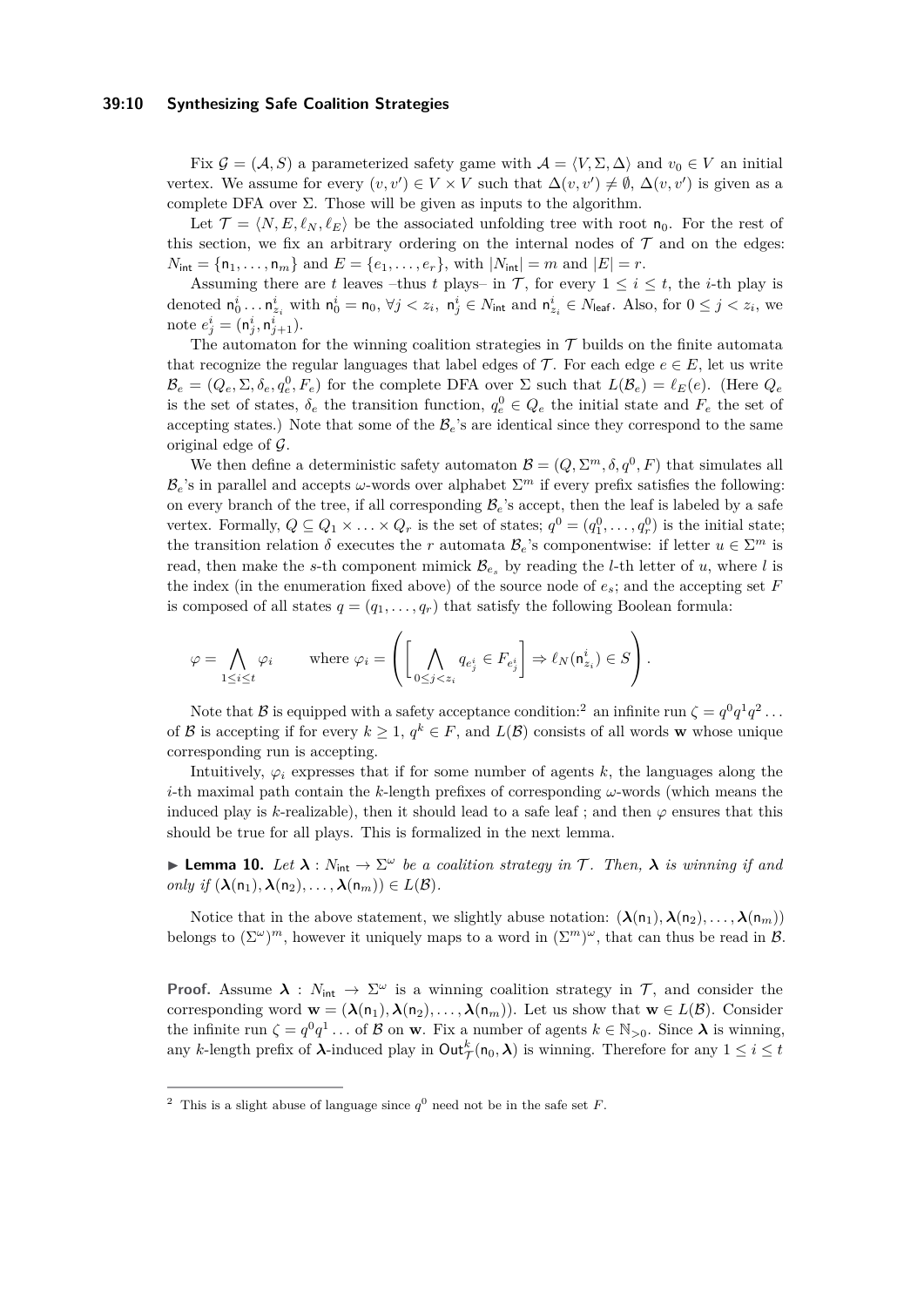such that  $n_0^i \dots n_{z_i}^i$  is in  $\text{Out}^k_{\mathcal{T}}(\mathsf{n}_0, \lambda)$ , the play satisfies for all  $0 \leq j < z_i$ ,  $[\lambda(\mathsf{n}_j^i)]_{\leq k} \in \ell_E(e_j^i)$ and furthermore,  $\ell_N(\mathsf{n}_{z_i}^i) \in S$ ; and hence  $q^k \models \varphi_i$ . Otherwise, if a length *k*-play is not induced by  $\lambda$ , then  $\varphi_i$  is vacuously true for that  $i \leq t$ . We conclude  $q^k \models \varphi$ . Since this is true for every  $k \in \mathbb{N}_{>0}$ ,  $\mathbf{w} \in L(\mathcal{B})$ .

Let now  $\lambda$  be an arbitrary coalition strategy, and assume  $\mathbf{w} = (\lambda(n_1), \lambda(n_2), \ldots, \lambda(n_m)) \in$ *L*(B) with  $\zeta = q^0 q^1 \dots$  the accepting run on **w**. Then for any number of agents  $k \in \mathbb{N}_{>0}$ ,  $q^k \in F$ , and hence  $q^k \models \varphi$ . Therefore for all  $1 \leq i \leq t$ ,  $q^k \models \varphi_i$ . Fix any such  $i$ ; let  $\mathsf{n}_0^i \dots \mathsf{n}_{z_i}^i$  be the *i*-th maximal path, and write  $q^k = (q_1^k, \ldots, q_r^k)$ . Then for some  $0 \leq j \leq z_i$ , the condition  $q^k$  $\mathcal{L}^{k}_{e_i^j} \in F_{e_i^j}$  implies  $[\lambda(\mathsf{n}_j^i)]_{\leq k} \in \ell_E(e_j^i)$ . In case the above is true for all  $0 \leq j < z_i$ , we conclude  $n_0^i \ldots n_{z_i}^i \in \text{Out}_{\mathcal{T}}^k(\mathsf{n}_0, \lambda)$  and  $\varphi_i$  ensures that  $\ell_N(\mathsf{n}_{z_i}^i) \in S$ . Otherwise,  $\mathsf{n}_0^i \ldots \mathsf{n}_{z_i}^i \notin \text{Out}_{\mathcal{T}}^k(\mathsf{n}_0, \lambda)$ . Finally  $\varphi$  ensures all *k*-length prefixes of  $\lambda$ -induced plays in  $\tau$  are winning. Since this is true for any number of agents  $k, \lambda$  is a winning coalition strategy in  $\mathcal T$ .

We now have all ingredients to solve the safety coalition problem, and to state a complexity upper-bound. As mentioned earlier, we assume that the arena is initially given with all associated complete DFAs (used by all  $\mathcal{B}_e$ ) in the input.

## ▶ **Theorem 11.** *The safety coalition problem is in* EXPSPACE.

**Proof.** Solving the safety coalition problem reduces to checking non-emptiness of the language recognized by the deterministic safety automaton  $\beta$ . We adapt to our setting the standard algorithm which runs in non-deterministic logarithmic space, when  $\beta$  is given as an input.

We write  $N$  for the number of states of  $\beta$  and notice that  $N$  is doubly exponential in  $|V|$ , the number of vertices of the initial arena A (each state of B is an exponential-size vector of states of automata given in the input). We do not build  $\beta$  a priori. Instead, we non-deterministically guess a safe prefix of length at most *N* (we only keep written two consecutive configurations and keep a counter to count up to *N*), and then a safe lasso on the last state of length at most *N*.

Provided one can check "easily" whether a state of  $\beta$  is safe, q the described procedure runs in non-deterministic exponential space, hence can be turned into a deterministic exponential space algorithm, by Savitch's theorem.

It remains to explain how one checks that a given state in  $\beta$  is safe. Formula  $\varphi$  is a SAT formula exponential in the size of  $A$ , which can therefore be solved in exponential space as well.

Overall, we conclude that the safety coalition problem is in EXPSPACE. J

# <span id="page-10-0"></span>**3.3 Synthesizing a winning coalition strategy**

We assume all the notations of the two previous subsections, and we explain how we build a winning coalition strategy. From an accepting word of the form  $\mathbf{u} \cdot \mathbf{v}^{\omega}$  in  $\mathcal{B}$  (where  $\mathbf{u} \in (\Sigma^m)^*$ and  $\mathbf{v} \in (\Sigma^m)^+$ , one can synthesize a winning strategy  $\lambda$  in  $\mathcal{T}$  by:

 $\lambda(\mathsf{n}_i) = \mathbf{u}_i \cdot \mathbf{v}_i^{\omega}$  for every  $\mathsf{n}_i \in N_{\text{int}}$ .

Then it is easy to transfer to a winning coalition strategy  $\sigma$  in G by defining

 $\sigma(h) = \lambda(\alpha(\text{zip}(h)))$  for every history  $h \in \text{Hist}_{\mathcal{A}}$ ,

that is, the *ω*-word corresponding to the internal node representing its virtual history. Recall that, following the proof of Lemma [7,](#page-7-0) zip assigns to every history its virtual history (by greedily removing all the loops) and  $\alpha$  associates to a virtual history its corresponding node in the tree  $\mathcal{T}$ .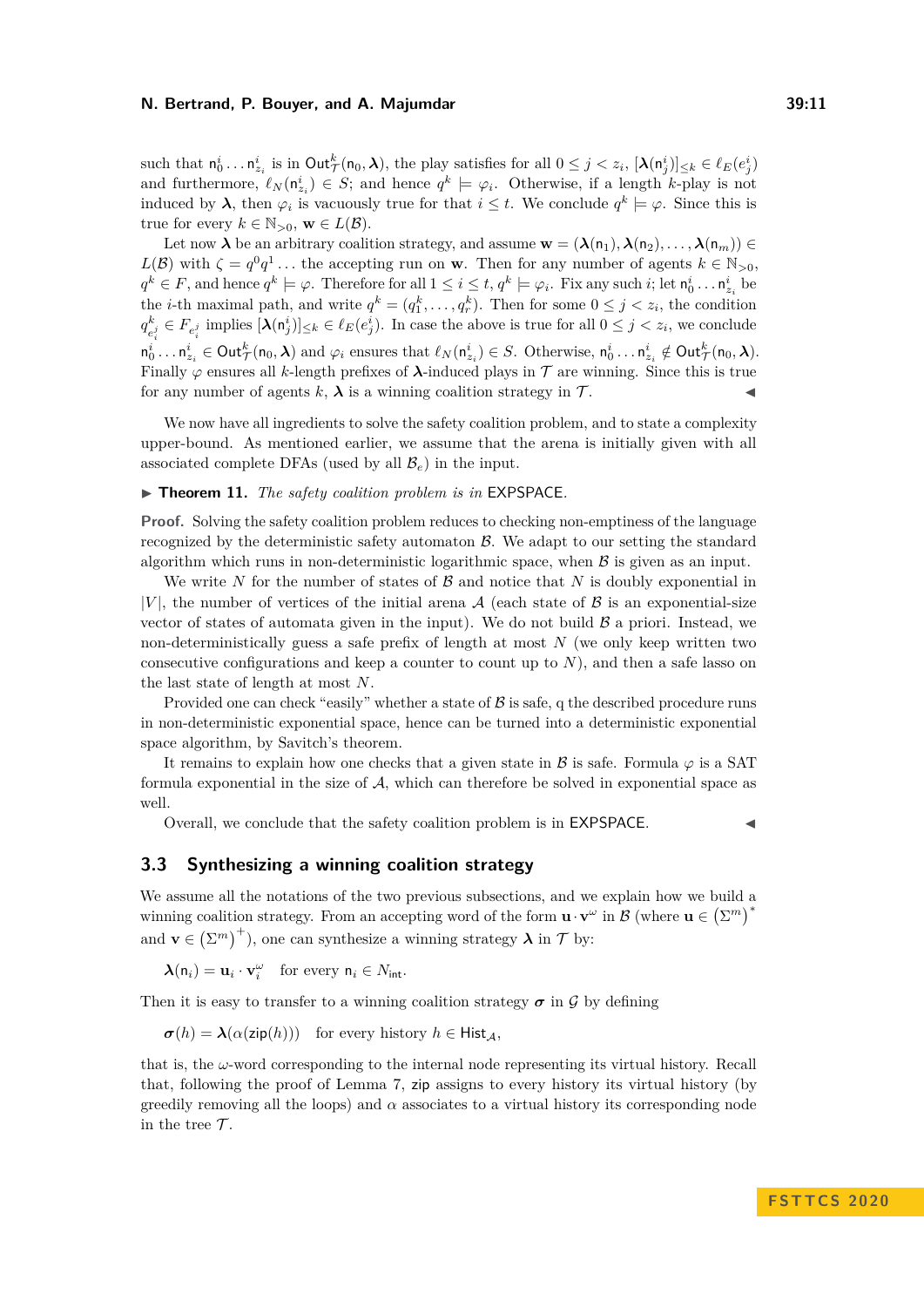#### **39:12 Synthesizing Safe Coalition Strategies**

**Proposition 12.** If there is a winning coalition strategy for a game  $G = (A, S)$ , then *there is one which uses exponential memory, which can be computed in exponential space. Furthermore, winning might indeed require exponential memory.*

**Proof.** The tree unfolding can be seen as a memory structure for a winning strategy. Indeed, consider the memory set defined by  $N_{\text{int}}$ , starting from memory state  $n_0$ . Define the application  $\text{upd}: N_{\text{int}} \times V \to N_{\text{int}}$  by  $\text{upd}(n, v') = n'$  such that  $v' \in S$  whenever

- either  $n' \in N_{\text{int}}$  is a child of n such that  $\ell_N(n') = v'$
- or  $n' \in N_{\text{int}}$  is an ancestor of  $n'' \in N_{\text{leaf}}$  such that  $\ell_N(n'') = \ell_N(n') = v'$ , and  $n''$  is a child  $\blacksquare$ of n.
- We also define the application  $\text{act}: N_{\text{int}} \times V \to \Sigma^{\omega}$  by  $\text{act}(n, v) = \lambda(n)$ .

Then, it is easy to see that winning strategy  $\sigma$  can be defined using memory  $N_{\text{int}}$  and applications upd and act.

Furthermore, though the  $\omega$ -words extracted fom  $\beta$  can be of doubly-exponential size, their computation and the overall procedure only requires exponential space.

For the lower bound, we show the following lemma.

**Example 13.** There is a family of games  $(G_n)_n$  such that the size of  $G_n$  is polynomial in n *but winning coalition strategies require exponential memory.*

**Proof.** We again consider the game of Fig. [3,](#page-6-0) whose description can be made in polynomial time (since the *i*-th prime number uses only  $log(i)$  bits in its binary representation). We have already seen that its tree unfolding has exponential size. We will argue why exponential memory is required, that is, one cannot do better than the tree memory structure.

First notice that there is a winning coalition strategy: play  $a^{\omega}$  at every vertex  $B_i$ , and  $a^{\omega}$  (resp.  $b^{\omega}$ ) at vertex  $C_i$  if the history went through  $v_i$  (resp.  $\bar{v}_i$ ). This strategy can be implemented using the memory given by the tree unfolding.

Assume one can do better and have a memory structure of size strictly smaller than 2 *n*. Then, arriving in vertex  $C_1$ , there are at least two different histories leading to the same memory state, hence the coalition strategy will select exactly the same *ω*-words in all vertices  $C_1, C_2, ..., C_n$ . We realize that it cannot be winning since the two histories disagree at least on a predicate "be a multiple of the *i*-th prime number". Contradiction. J

J

# <span id="page-11-0"></span>**3.4 Illustration of the construction**

We illustrate the construction on one example.

<span id="page-11-1"></span>**Example 14.** Fig. [6](#page-12-1) represents part of the automaton B corresponding to the tree  $\mathcal{T}$  in Fig. [4b](#page-6-1) (that is, the tree unfolding of the arena in Fig. [2\)](#page-3-0). The automata  $B<sub>e</sub>$  for the languages labeling the edges of  $\mathcal T$  are depicted in Fig. [5.](#page-12-1) Here notice that each state of  $\mathcal B$  has as many components as the number of edges leading to a safe node in  $\mathcal{T}$ , we did not consider the edges leading to ⊥. This is without loss of any generality: the language on any "unsafe" edge leading to  $\perp$ , in this example, are disjoint from the languages on the edges leading to its *siblings* (other children of its parent node). The first three positions in a state of  $B$ , presented as a single cell in the picture, correspond to the outgoing edges of the *root*  $n_0$  of  $\mathcal T$  (hence they follow the same component in  $\Sigma^m$ ), and the other positions correspond to the other edges (in some chosen order). "×" in a component of a state denotes the non-accepting sink state of the corresponding automaton (as mentioned in Fig. [5\)](#page-12-1). Finally, here we have only shown the accepting states (marked in blue) and some of the non-accepting states. Indeed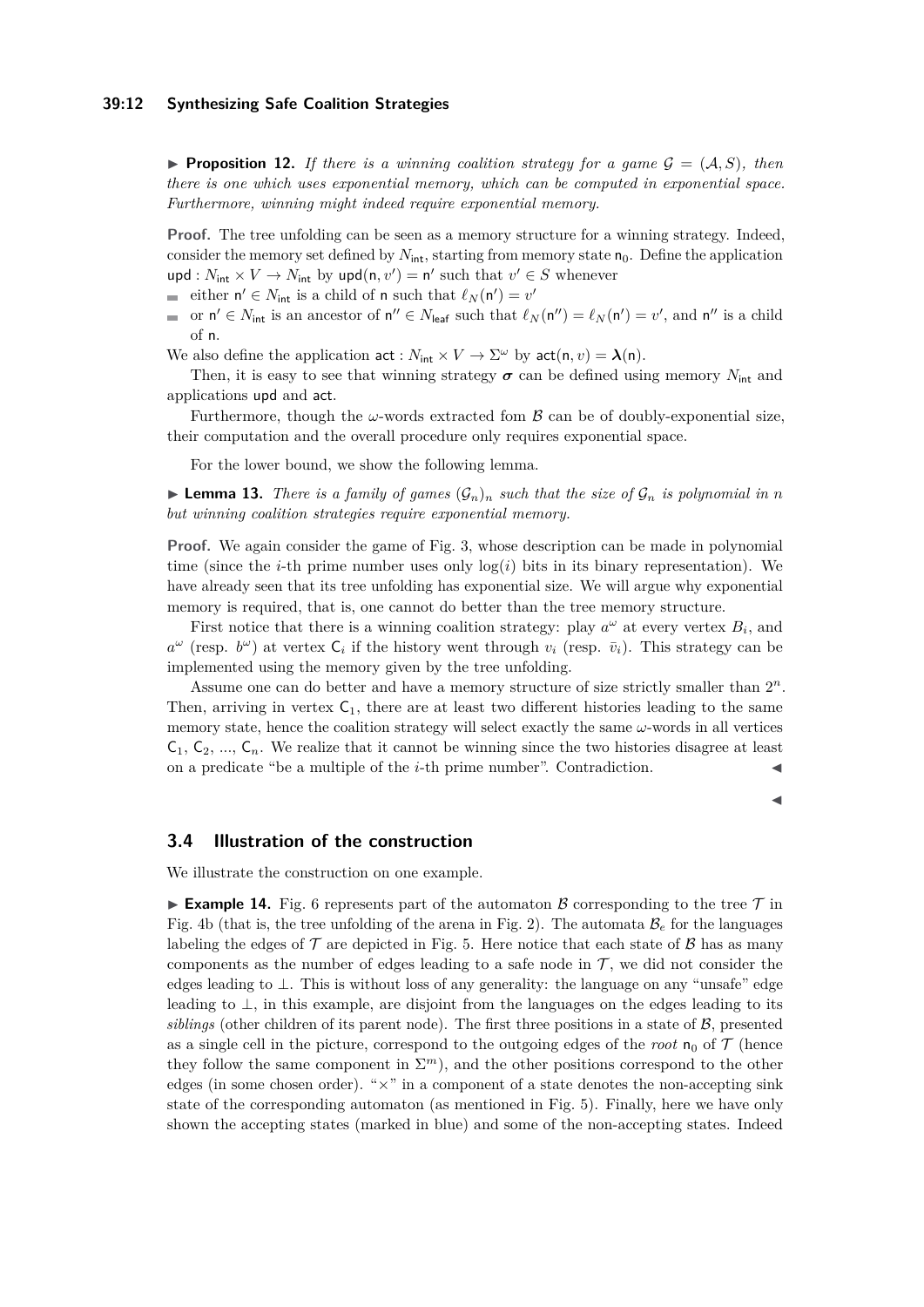<span id="page-12-1"></span>



**Figure 5** Automata corresponding to the input languages of Fig. [2.](#page-3-0) The automata are not complete for sake of readability; all unspecified letters lead to a (sink) nonaccepting state "×".

**Figure 6** Automaton  $\beta$  corresponding to the tree given in Fig. [4b.](#page-6-1) Here we have only shown the accepting states (marked in blue) and some of the non-accepting states. Further explanations are given in Example [14.](#page-11-1)

one can verify that the states which are colored in blue satisfy the formula *ϕ*; for instance, the state  $(p_1, p_1, \times, s_2, r_1, \times)$  on the right corresponds to the two maximal paths  $v_0v_0$  and  $v_0v_1v_0$ in  $\mathcal T$  (notice we used the node labels here), and all of them lead to safe nodes. The infinite execution in blue (*i.e.*, all the words in  $(a, a, \Sigma, b) \cdot (b, a, \Sigma, \Sigma) \cdot (a, a, \Sigma, \Sigma) \omega$ ) corresponds to the winning coalition strategies in the tree: for instance,  $\lambda(n_0) = aba^{\omega}$ ;  $\lambda(n_1) = a^{\omega}$ ; for any  $a \in \Sigma$ ,  $\lambda(\mathsf{n}_2) = a^{\omega}$ ; and  $\lambda(\mathsf{n}'_1) = b^{\omega}$  is a winning coalition strategy (note here, for instance, that at node  $n_2$ , any word from  $\Sigma^{\omega}$  could be played).

# <span id="page-12-0"></span>**3.5 PSPACE lower bound**

We show the safety coalition problem is PSPACE-hard by reduction from QBF-SAT, which is known to be PSPACE-complete [\[22\]](#page-16-7). The construction is inspired by the one in [\[4\]](#page-15-13), where the first agent was playing against the coalition of all other agents, with a reachability objective.

▶ **Proposition 15.** *The safety coalition problem is* PSPACE-hard.

**Proof sketch.** Let  $\varphi = \exists x_1 \forall x_2 \exists x_3 \dots \forall x_{2r} \cdot (C_1 \wedge C_2 \wedge \dots \wedge C_m)$  be a quantified Boolean formula in prenex normal form, where for every  $1 \leq h \leq m$ ,  $C_h = \ell_{h,1} \vee \ell_{h,2} \vee \ell_{h,3}$ , and for every  $1 \leq j \leq 3$ ,  $\ell_{h,j} \in \{x_i, \neg x_i \mid 1 \leq i \leq 2r\}$  are the literals.

In the reduction, we use sets of natural numbers (that represent the number of agents) corresponding to multiples of primes. Let thus  $p_i$  be the *i*-th prime number and  $M_i$  the set of all non-zero natural numbers that are multiples of  $p_i$ . For simplicity, we write  $a^{M_i}$  to denote the set of words in  $(a^{p_i})^+$ , that is words from  $a^+$  whose length is a multiple of  $p_i$ . It is well-known that the *i*-th prime number requires  $O(\log(i))$  bits in its binary representation. hence the description of each of the above languages is polynomial in the size of  $\varphi$ .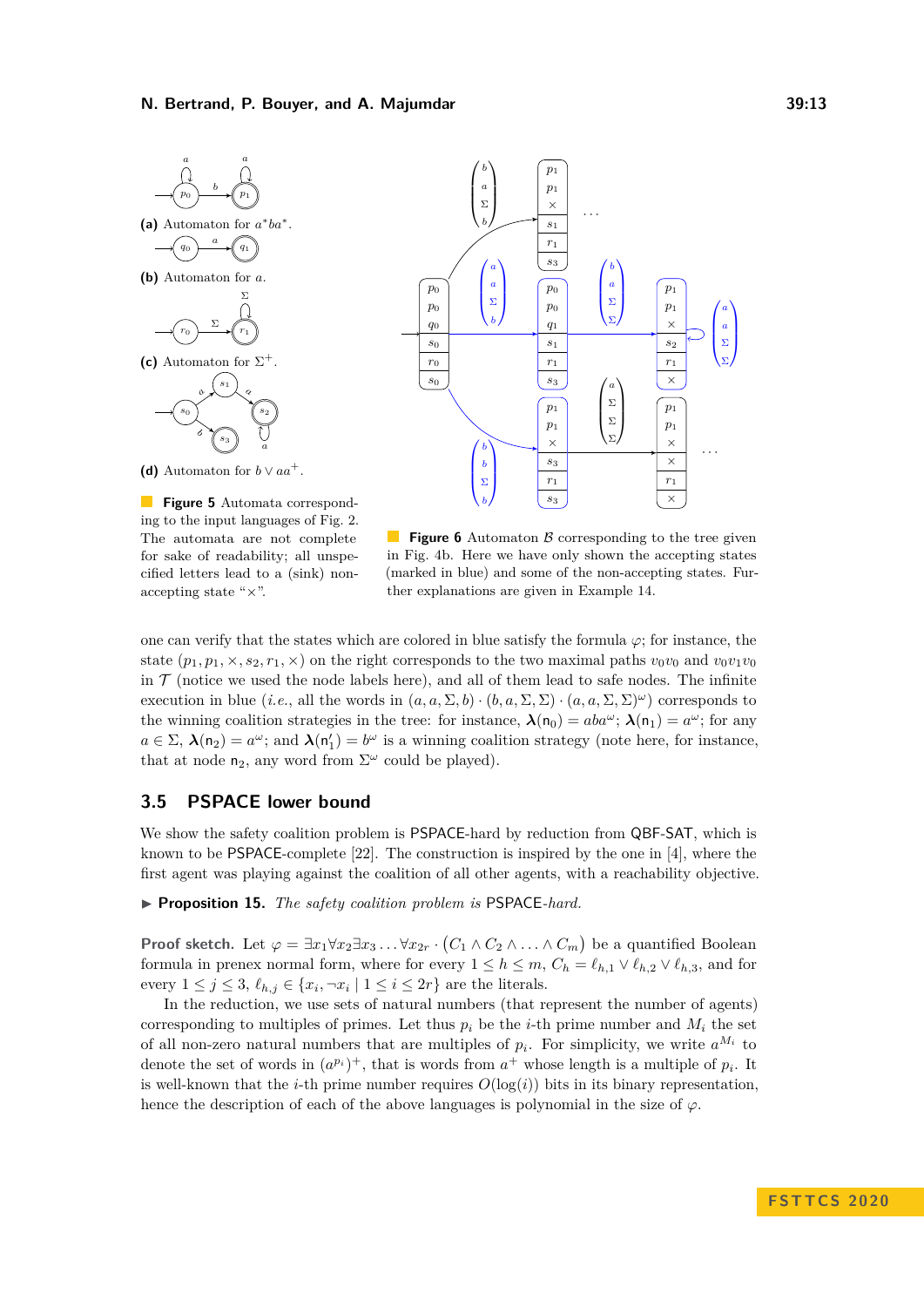## **39:14 Synthesizing Safe Coalition Strategies**

From  $\varphi$ , we construct an arena  $\mathcal{A}_{\varphi} = \langle V, \Sigma, \Delta \rangle$  as follows:

- $V = \{v_0, v_1, \ldots, v_{2r-1}, v_{2r}\} \cup \{x_1, \bar{x}_1, \ldots, x_{2r}, \bar{x}_{2r}\} \cup \{C_1, C_2, \ldots, C_m, C_{m+1}\} \cup \{\perp, \top\},$ where we identify some vertices:  $v_{2r} = C_1$ , and  $C_{m+1} = T$ .
- $\Sigma = \{a, b, c\} \cup \bigcup_{1 \leq i \leq 2r} \{a_i\}.$
- For every  $0 \le s \le r-1$ , every  $1 \le i \le 2r$  and every  $1 \le h \le m$ :
	- **1.**  $\Delta(v_{2s}, x_{2s+1}) = a^{M_{2s+1}}$  and  $\Delta(v_{2s}, \bar{x}_{2s+1}) = b^+ \setminus b^{M_{2s+1}}$
	- **2.**  $\Delta(v_{2s}, \top) = (a^+ \setminus a^{M_{2s+1}}) \cup b^{M_{2s+1}}$
	- 3. △( $v_{2s+1}$ , ×<sub>2*s*+2</sub>) =  $c^{M_{2s+2}}$  and △( $v_{2s+1}$ ,  $\bar{x}_{2s+2}$ ) =  $c^+ \setminus c^{M_{2s+2}}$
	- **4.**  $\Delta(\mathsf{x}_i, v_i) = \Sigma^+$  and  $\Delta(\bar{\mathsf{x}}_i, v_i) = \Sigma^+$
	- **5.**  $\Delta(C_h, C_{h+1}) = \bigcup_{1 \leq j \leq 3} L_{h,j}$  where  $L_{h,j} = a_i^{M_i}$  if  $\ell_{h,j} = x_i$ ;  $L_{h,j} = a_i^+ \setminus a_i^{M_i}$  if  $\ell_{h,j} = \neg x_i$ .

To obtain a complete arena, all unspecified transitions lead to vertex  $\bot$ .

On the arena  $\mathcal{A}_{\varphi}$ , we consider the safety coalition game  $\mathcal{G}_{\varphi} = (\mathcal{A}_{\varphi}, S)$  with  $S = V \setminus \{\perp\}.$ The construction is illustrated on a simple example with 3 variables and 2 clauses in Fig. [7.](#page-13-0)

<span id="page-13-0"></span>

**Figure 7** Parameterized arena for the formula  $\varphi = \exists x_1 \forall x_2 \exists x_3 \cdot (x_1 \vee \neg x_2 \vee \neg x_3) \wedge (x_1 \vee \neg x_2 \vee x_3).$ All unspecified transitions lead to the sink losing vertex ⊥. Set *M<sup>i</sup>* denotes multiples of the *i*-th prime number. Vertex  $x_i$  (resp.  $\bar{x}_i$ ) represents setting variable  $x_i$  to true (resp. false). For any play reaching  $C_1$ , for every *i*, the number of agents is in  $M_i$  iff the play went through  $x_i$ .

From  $v_0$ , a first phase up to  $v_{2r} = C_1$  consists in choosing a valuation for the variables. The coalition chooses the truth values of existentially quantified variables  $x_{2s+1}$  in vertices  $v_{2s}$ : it plays  $a^{\omega}$  for true, and  $b^{\omega}$  for false. In the first (resp. second) case, if the number of agents involved in the coalition is (resp. is not) a multiple of  $p_{2s+1}$ , then the game proceeds to the next variable choice, otherwise the safe  $\top$  state is reached (forever).

For universally quantified variables the coalition must play  $c^{\omega}$  in vertices  $v_{2s+1}$ , as any other choice would immediately lead to the sink losing vertex ⊥; the choice of the assignment then only depends on whether the number of agents involved in the coalition is a multiple of  $p_{2s+2}$  (in which case variable  $x_{2s+2}$  is assigned true) or not (in which case variable  $x_{2s+2}$  is assigned false).

Hence, depending on the number of agents involved in the coalition, either the play will proceed to state  $v_{2r} = \mathsf{C}_1$ , in which case the number of agents characterizes the valuation of the variables (it is a multiple of  $p_i$  if and only if variable  $x_i$  is set to  $true$ ); or it will have escaped to the safe state  $\top$ .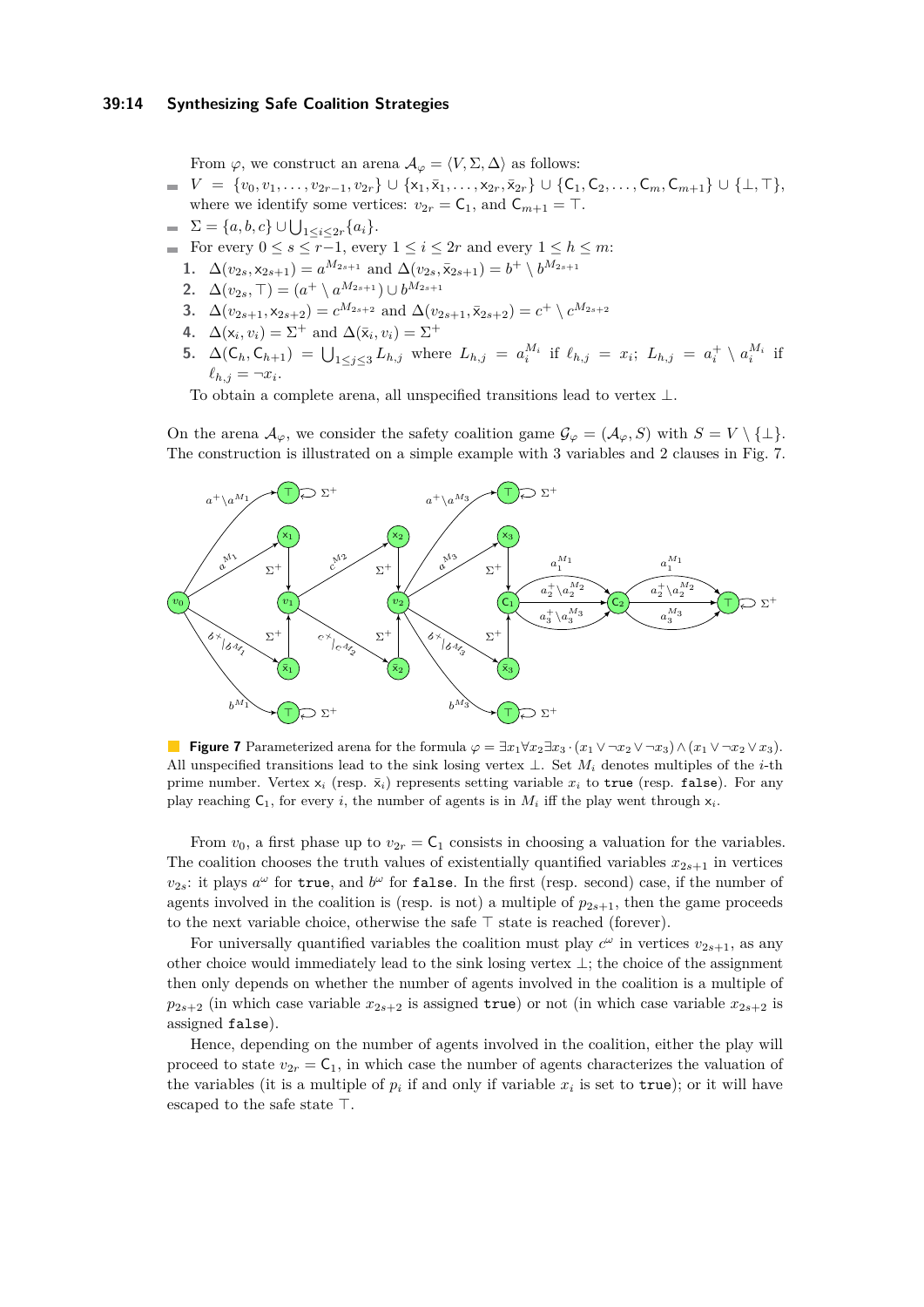Note that in terms of information, the coalition learns progressively assignments (thanks to the visit to either vertex  $x_i$  or vertex  $\bar{x}_i$ ). Note also that the coalition can never learn assignments of next variables in advance (it can only know whether it is a multiple of previously seen prime numbers, hence of previously quantified variables, not of variables quantified afterwards).

From  $C_1$ , a second phase starts where one checks whether the generated valuation makes all clauses in  $\varphi$  true. If it is the case, sequentially, the coalition chooses for every clause a literal that makes the clause true. The arena forces these choices to be consistent with the valuation generated in the first phase. For instance, on the example of Fig. [7,](#page-13-0) to set  $x_1$  to true in the first phase, the coalition must play  $a^{\omega}$ , and only plays with a number of agents in  $M_1$  do not move to  $\top$  and continue the first phase from  $x_1$ . Then, in the second phase, for instance for the first clause, one can choose literal  $\ell_{1,1} = x_1$  by playing  $a_1^\omega$ . The same language  $-a_1^{M_1}$ – labels the edge from  $C_1$  to  $C_2$ , so that the play proceeds to  $C_2$ . More generally, if  $a_i^{\omega}$  leads from  $\mathsf{C}_h$  to  $\mathsf{C}_{h+1}$  with number of agents in  $M_i$ , this means that  $\mathsf{x}_i$  was visited, hence indeed  $x_i$  was set to true. On the contrary, if  $a_i^{\omega}$  leads from  $\mathsf{C}_h$  to  $\mathsf{C}_{h+1}$  with number of agents not in  $M_i$ , this means that  $\bar{x}_i$  was visited, hence indeed  $x_i$  was set to false.

The above reduction ensures the following equivalence: there is a winning coalition strategy in the game  $\mathcal{G}_{\varphi} = (\mathcal{A}_{\varphi}, S)$  if and only if  $\varphi$  is true.

The proof in full details can be found in the arxiv version of this paper [\[5\]](#page-15-14).

# <span id="page-14-1"></span>**4 Future work**



**Figure 8** Example of a reachability coalition game: a winning coalition strategy is that Agent *n* plays *a* for the first *n*−1 rounds, then *b* for one round, and finally *a* forever.

In this paper, we focused on and obtained results for the coalition problem for safety objectives. The problem can obviously be defined for other objectives. The finite tree unfolding technique will not be correct in a general setting. We illustrate this on the game arena in Fig. [8.](#page-14-1) In this example, the goal is to collectively reach the target  $v_1$ . One can do so if, at *v*0, *the last* agent involved plays a *b* whereas all the others play *a*. On the other hand, at *v*0, it is safe if exactly one agent plays a *b* and the other plays an *a*. Coalition has a winning strategy: Agent *n* plays action *a* for the first *n*−1 rounds, then plays *b*, and finally plays *a* for the remaining steps. Doing so, each agent will in turn play action *b*, and when the last agent does so, the play will reach  $v_1$ . Notice that, for each agent (and hence for the coalition), the strategy when going through  $v_0$  differs at some step (at every step from the coalition point-of-view), so no finite tree unfolding will be correct.

As future work, we obviously would like to match lower and upper bounds for the safety coalition problem, but more importantly we would like to investigate more general objectives.

# **References**

<span id="page-14-0"></span>**<sup>1</sup>** Luca de Alfaro, Thomas A. Henzinger, and Orna Kupferman. Concurrent reachability games. In *Proceedings of the 39th Annual Symposium on Foundations of Computer Science (FOCS'98)*, pages 564–575. IEEE Computer Society Press, 1998. [doi:10.1109/SFCS.1998.743507](https://doi.org/10.1109/SFCS.1998.743507).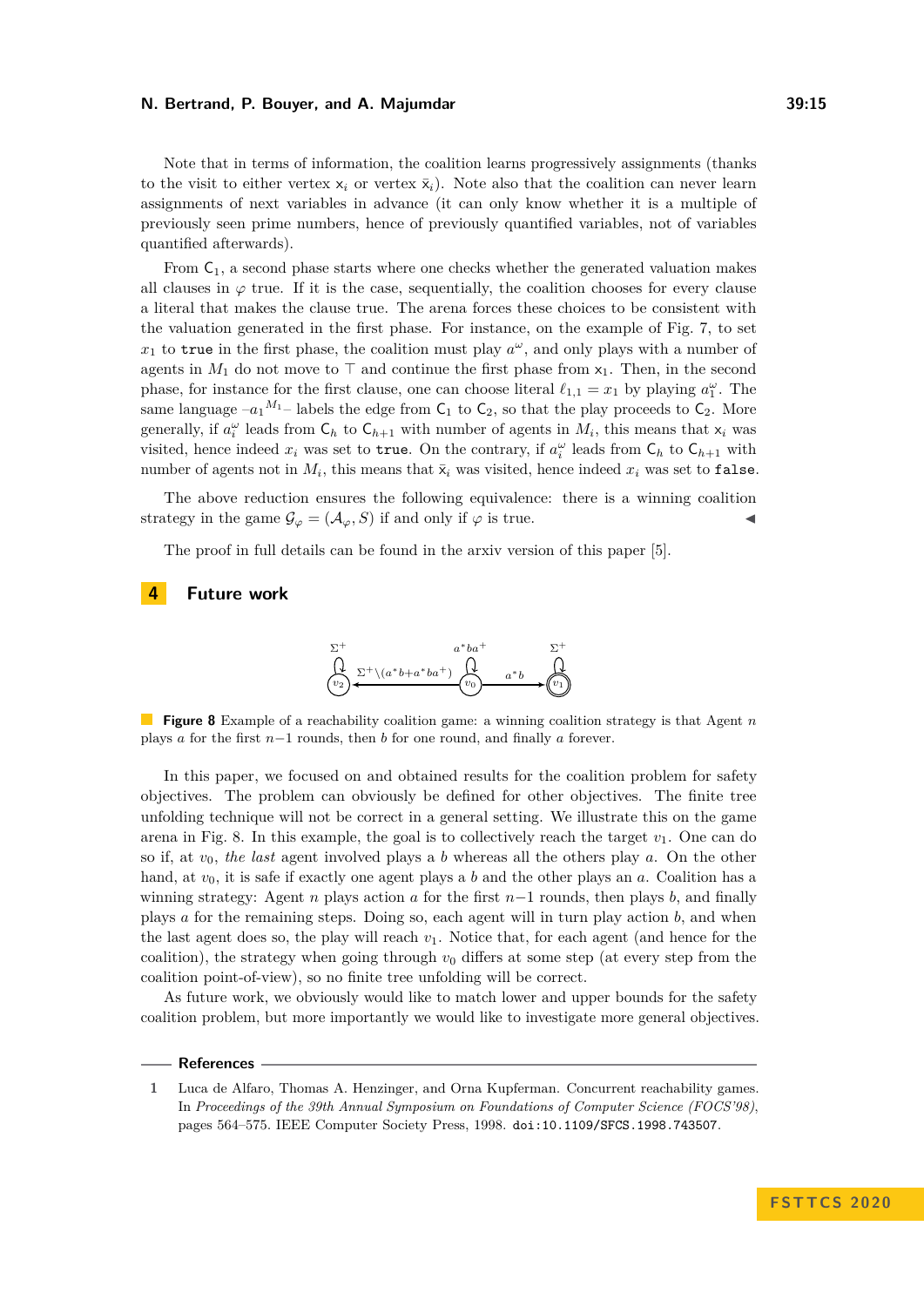# **39:16 Synthesizing Safe Coalition Strategies**

- <span id="page-15-10"></span>**2** Rajeev Alur, Thomas A. Henzinger, and Orna Kupferman. Alternating-time temporal logic. *Journal of the ACM*, 49:672–713, 2002. [doi:10.1145/585265.585270](https://doi.org/10.1145/585265.585270).
- <span id="page-15-5"></span>**3** Krzysztof Apt and Dexter C. Kozen. Limits for automatic verification of finite-state concurrent systems. *Information Processing Letters*, 22(6):307–309, May 1986. [doi:10.1016/](https://doi.org/10.1016/0020-0190(86)90071-2) [0020-0190\(86\)90071-2](https://doi.org/10.1016/0020-0190(86)90071-2).
- <span id="page-15-13"></span>**4** Nathalie Bertrand, Patricia Bouyer, and Anirban Majumdar. Concurrent parameterized games. In *Proceedings o the 39th IARCS Annual Conference on Foundations of Software Technology and Theoretical Computer Science (FSTTCS'19)*, volume 150 of *LIPIcs*, pages 31:1–31:15. Schloss Dagstuhl - Leibniz-Zentrum für Informatik, 2019. [doi:10.4230/LIPIcs.FSTTCS.2019.31](https://doi.org/10.4230/LIPIcs.FSTTCS.2019.31).
- <span id="page-15-14"></span>**5** Nathalie Bertrand, Patricia Bouyer, and Anirban Majumdar. Synthesizing safe coalition strategies, 2020. URL: <https://arxiv.org/abs/2008.03770>.
- <span id="page-15-7"></span>**6** Nathalie Bertrand, Miheer Dewaskar, Blaise Genest, Hugo Gimbert, and Adwait Amit Godbole. Controlling a population. *Logical Methods in Computer Science*, 15(3), 2019. [doi:10.23638/](https://doi.org/10.23638/LMCS-15(3:6)2019) [LMCS-15\(3:6\)2019](https://doi.org/10.23638/LMCS-15(3:6)2019).
- <span id="page-15-6"></span>**7** Nathalie Bertrand, Paulin Fournier, and Arnaud Sangnier. Playing with probabilities in reconfigurable broadcast networks. In *Proceedings of the 17th International Conference on Foundations of Software Science and Computation Structure (FoSSaCS'14)*, volume 8412 of *Lecture Notes in Computer Science*, pages 134–148. Springer, 2014. [doi:10.1007/978-3-642-54830-7\\_9](https://doi.org/10.1007/978-3-642-54830-7_9).
- <span id="page-15-9"></span>**8** Dietmar Berwanger, Lukasz Kaiser, and Bernd Puchala. A perfect-information construction for coordination in games. In *Proceedings of the 31th IARCS Annual Conference on Foundations of Software Technology and Theoretical Computer Science (FSTTCS'11)*, volume 13 of *LIPIcs*, pages 387–398. Schloss Dagstuhl - Leibniz-Zentrum für Informatik, 2011. [doi:10.4230/LIPIcs.](https://doi.org/10.4230/LIPIcs.FSTTCS.2011.387) [FSTTCS.2011.387](https://doi.org/10.4230/LIPIcs.FSTTCS.2011.387).
- <span id="page-15-2"></span>**9** Roderick Bloem, Swen Jacobs, Ayrat Khalimov, Igor Konnov, Sasha Rubin, Helmut Veith, and Josef Widder. *Decidability of Parameterized Verification*. Synthesis Lectures on Distributed Computing Theory. Morgan & Claypool Publishers, 2015. [doi:10.2200/](https://doi.org/10.2200/S00658ED1V01Y201508DCT013) [S00658ED1V01Y201508DCT013](https://doi.org/10.2200/S00658ED1V01Y201508DCT013).
- <span id="page-15-12"></span>**10** Patricia Bouyer, Romain Brenguier, Nicolas Markey, and Michael Ummels. Pure Nash equilibria in concurrent games. *Logical Methods in Computer Science*, 11(2:9), 2015. [doi:](https://doi.org/10.2168/LMCS-11(2:9)2015) [10.2168/LMCS-11\(2:9\)2015](https://doi.org/10.2168/LMCS-11(2:9)2015).
- <span id="page-15-0"></span>**11** Tristan Charrier, Arthur Queffelec, Ocan Sankur, and François Schwarzentruber. Reachability and coverage planning for connected agents. In *Proceedings of the 28th International Joint Conference on Artificial Intelligence (IJCAI'19)*, pages 144–150. ijcai.org, 2019. [doi:10.24963/](https://doi.org/10.24963/ijcai.2019/21) [ijcai.2019/21](https://doi.org/10.24963/ijcai.2019/21).
- <span id="page-15-8"></span>**12** Thomas Colcombet, Nathanaël Fijalkow, and Pierre Ohlmann. Controlling a random population. In *Proceedings of the 23rd International Conference on Foundations of Software Science and Computation Structures (FOSSACS'20)*, volume 12077 of *Lecture Notes in Computer Science*, pages 119–135. Springer, 2020. [doi:10.1007/978-3-030-45231-5\\_7](https://doi.org/10.1007/978-3-030-45231-5_7).
- <span id="page-15-4"></span>**13** Giorgio Delzanno. Constraint-based verification of parameterized cache coherence protocols. *Formal Methods in System Design*, 23(3):257–301, 2003. [doi:10.1023/A:1026276129010](https://doi.org/10.1023/A:1026276129010).
- <span id="page-15-3"></span>**14** E. Allen Emerson and Vineet Kahlon. Reducing model checking of the many to the few. In *Proceedings of the 17th International Conference on Automated Deduction (CADE'00)*, volume 1831 of *Lecture Notes in Computer Science*, pages 236–254. Springer, 2000. [doi:](https://doi.org/10.1007/10721959_19) [10.1007/10721959\\_19](https://doi.org/10.1007/10721959_19).
- <span id="page-15-1"></span>**15** Javier Esparza. Keeping a crowd safe: On the complexity of parameterized verification (invited talk). In *Proceedings of the 31st International Symposium on Theoretical Aspects of Computer Science (STACS'14)*, volume 25 of *LIPIcs*, pages 1–10. Schloss Dagstuhl - Leibniz-Zentrum fuer Informatik, 2014. [doi:10.4230/LIPIcs.STACS.2014.1](https://doi.org/10.4230/LIPIcs.STACS.2014.1).
- <span id="page-15-11"></span>**16** Dana Fisman, Orna Kupferman, and Yoad Lustig. Rational synthesis. In *Proceedings of the 16th International Conference on Tools and Algorithms for the Construction and Analysis of Systems (TACAS'10)*, volume 6015 of *Lecture Notes in Computer Science*, pages 190–201. Springer, 2010. [doi:10.1007/978-3-642-12002-2\\_16](https://doi.org/10.1007/978-3-642-12002-2_16).